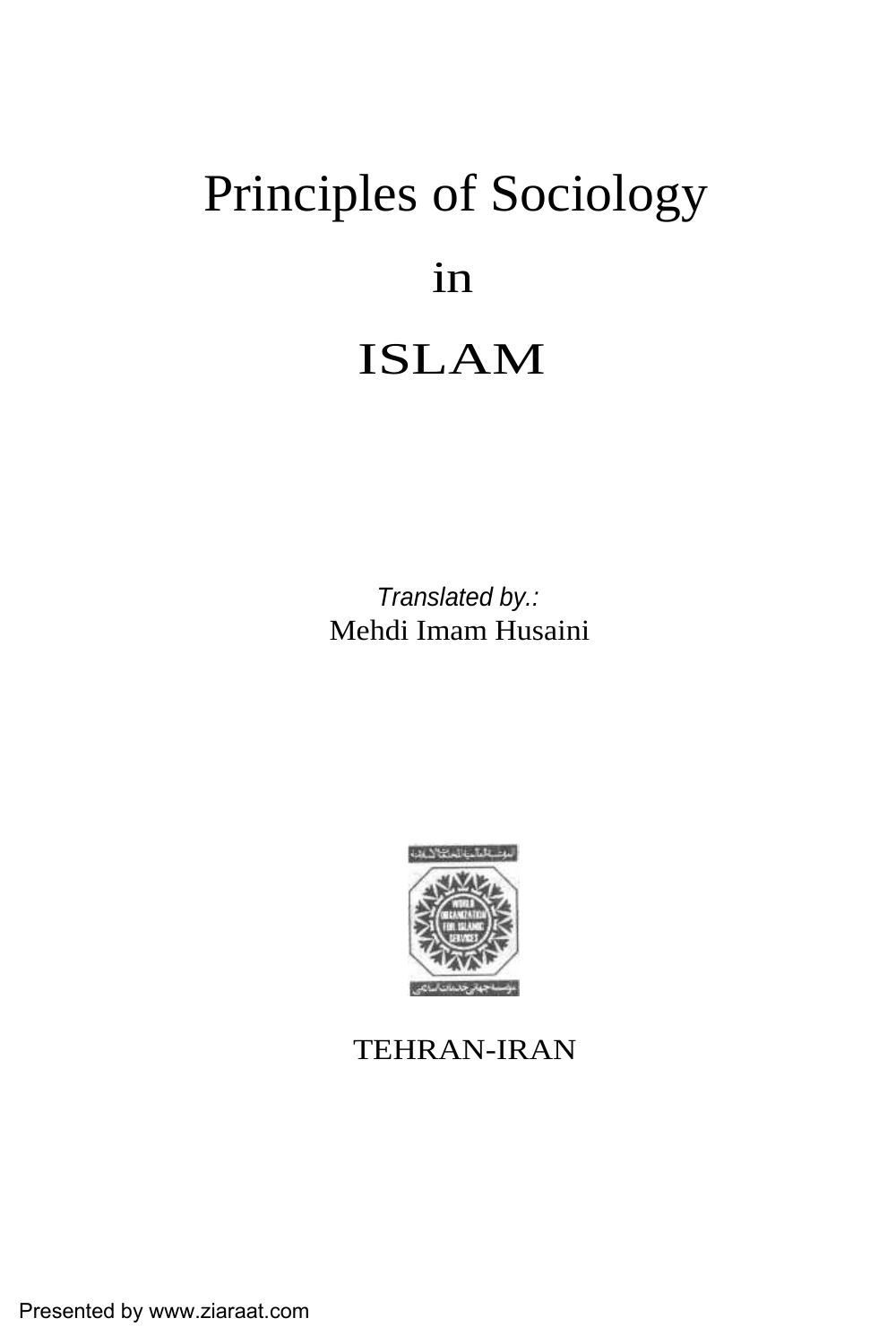Dear Reader,

The book you now have in hand is one of the many Islamic publications distributed by this Organization throughout the world in dif ferent languages with the aim of conveying the message of Islam to the people of the world.

You may read this book carefully and should you be interested to have further study on such publications you can contact us through a letter. Naturally, if we find you to be a keen and energetic reader we shall give you a deserving response in sending you some other publications of this Organization.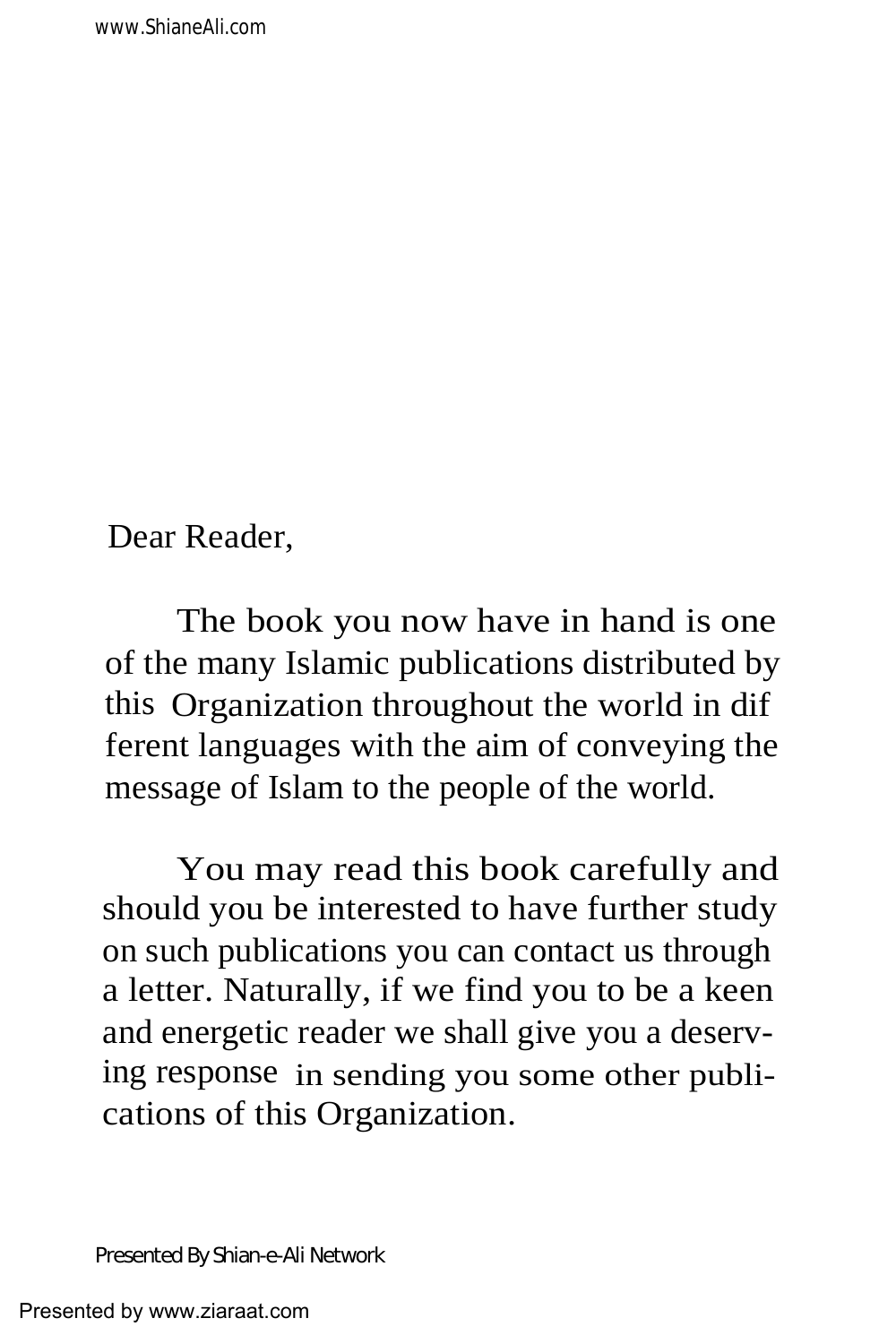You may express .your views on this publication and the subject matter discussed in it, and how far you have benefited from it or which part of the subject matter has proved useful to you and your environment. You will 'be able, in this manner, to introduce yourself as one of our good and active reader.

Meanwhile, you can keep our address at the disposal of your friends and those individuals interested in Islamic Studies.

Publication Secretary, **WORLD ORGANIZATION FOR ISLAMIC STUDIES, ( WO FIS).**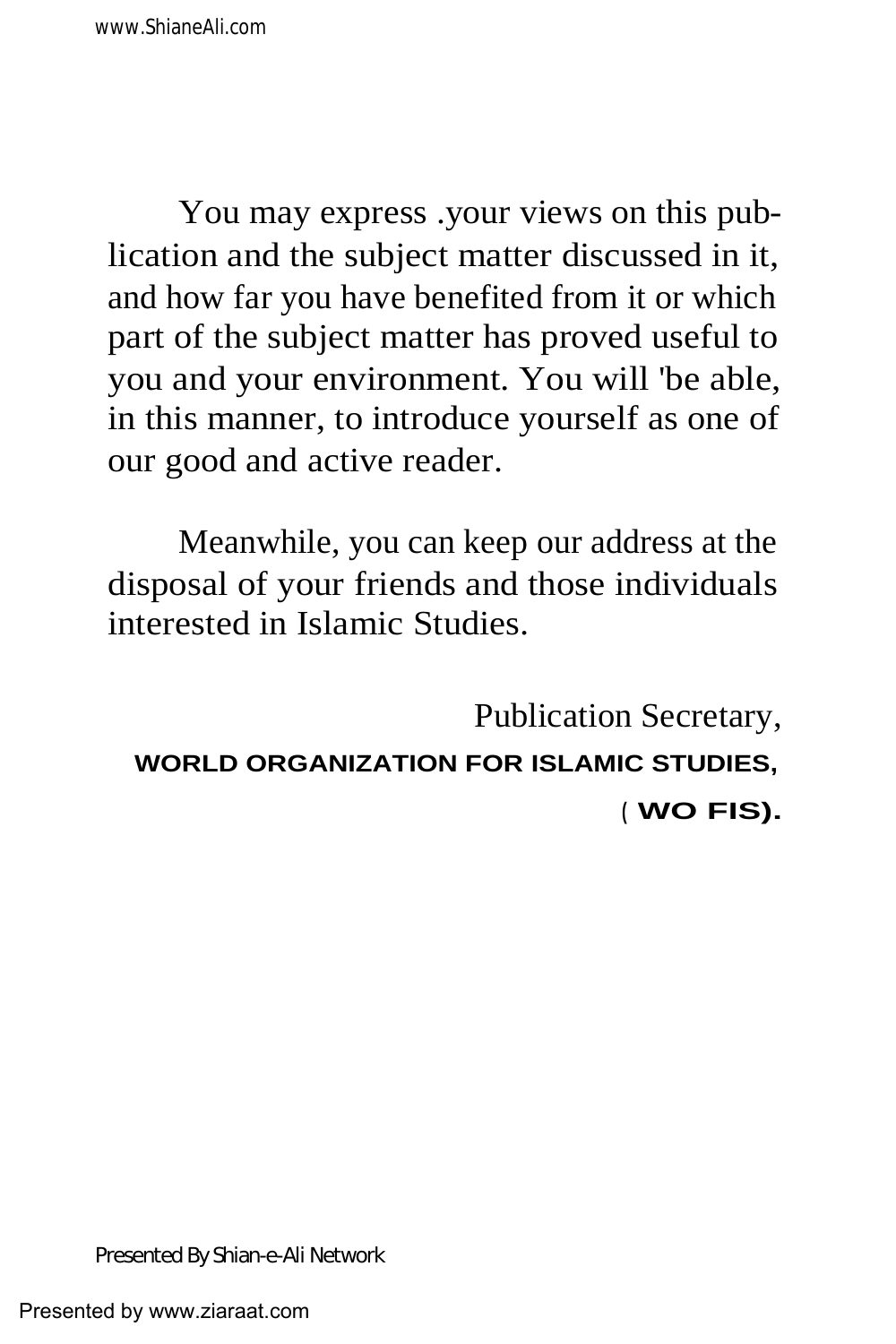| INTRODUCTION                        | 13 |
|-------------------------------------|----|
| 1. RESPECT OF HUMAN BEINGS  18      |    |
| 2. MERCY AND KINDNESS TO PEOPLE  30 |    |
| 3. HUMILITY AND POLITENESS  37      |    |
| 4. FULFILMENT OF PROMISE  44        |    |

### Page

# **CONTENTS**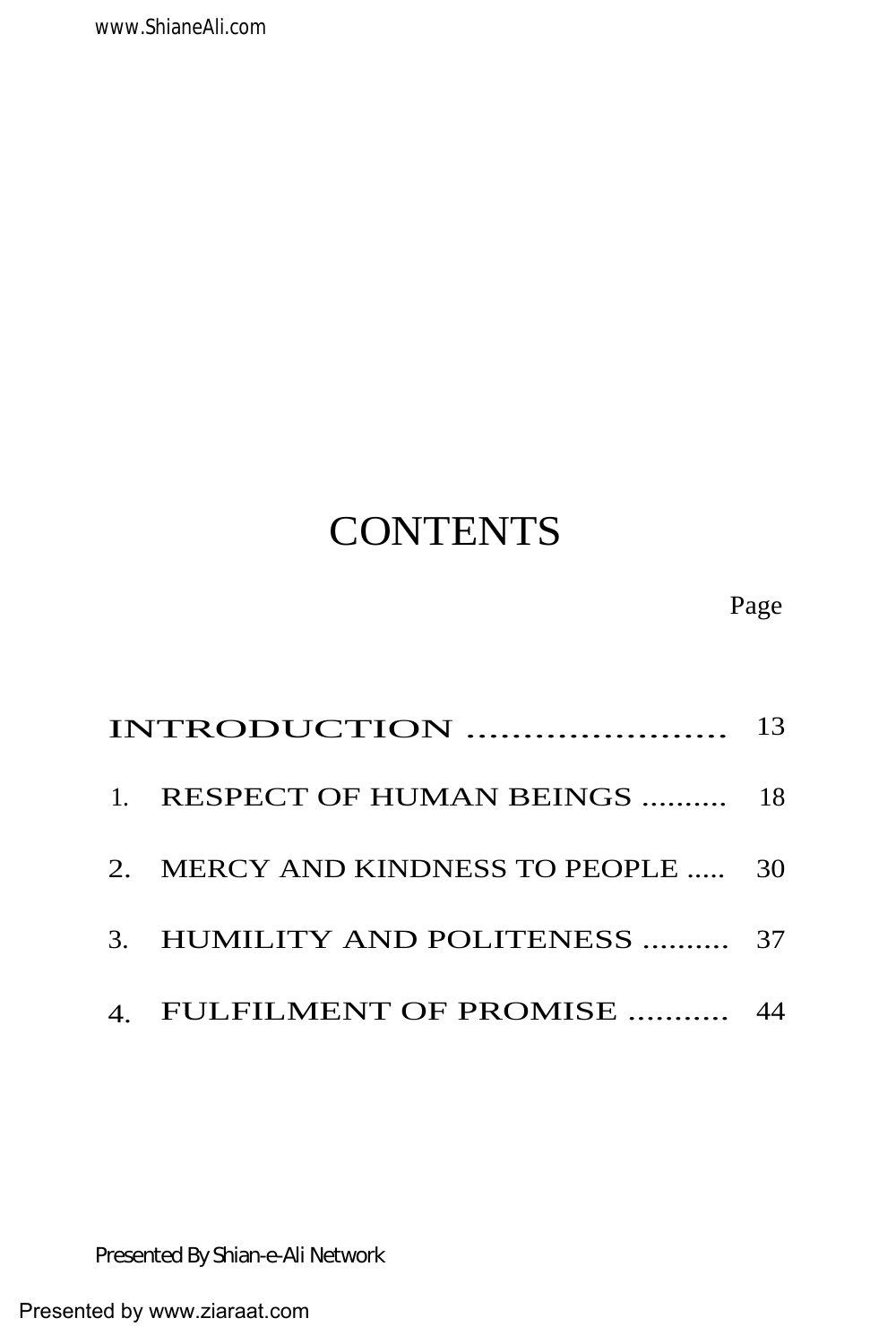

In the Name of Allah, the Beneficent, the Merciful.

# **INTRODUCTION**

The vital factor in human society is fraternity and cordial relation between individuals.

The basic problem of the world today, is not of bread and butter but that of fellow feeling in individuals as well as in society.

How to maintain relations with each other is a problem which is worrying the countries of the world as well as the individuals. As regards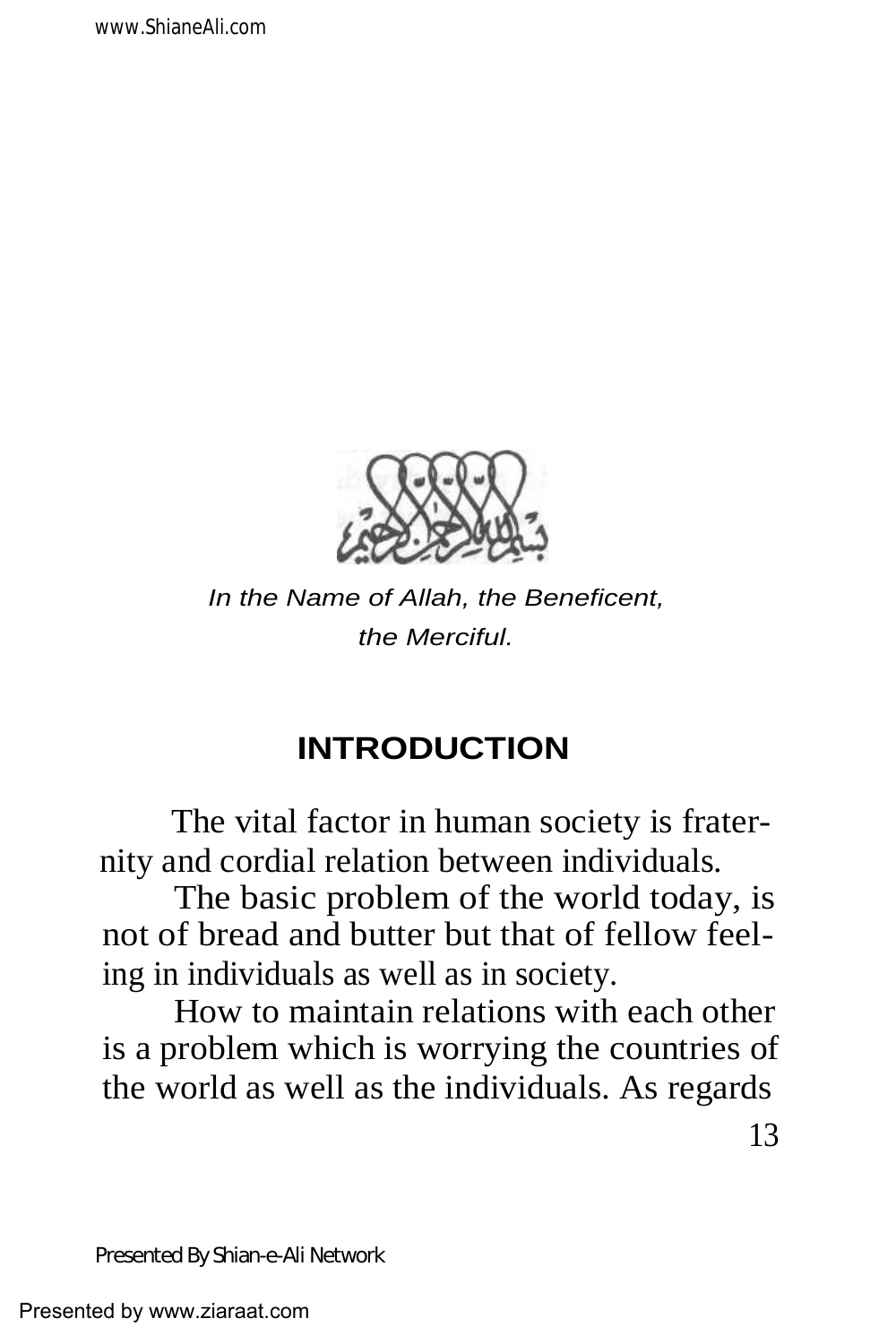peaceful co-existence, neither any remedial measure could be adopted nor any result other than writing and discussion achieved in this field.

The flame of war is engulfing different parts of the world every day devastating human lives and rendering families helpless and desti tute. Even minor differences and controversion arising between persons of one town, quarter or a family lead to such complications. To be exact, unless human relations based on faith and nationality are not created, this problem will remain unsolved and the disease incurable.

Islam which is divine heavenly code can solve this problem by culturing people through faith in God, purification of soul and preserva tion of humanity. Islam is a comprehensive code of life which if really followed may lead human society to zenith of glory. Islam wants to acquaint people with the fact that all human beings are offsprings of the same parents and that there is no class distinction between one

 $14$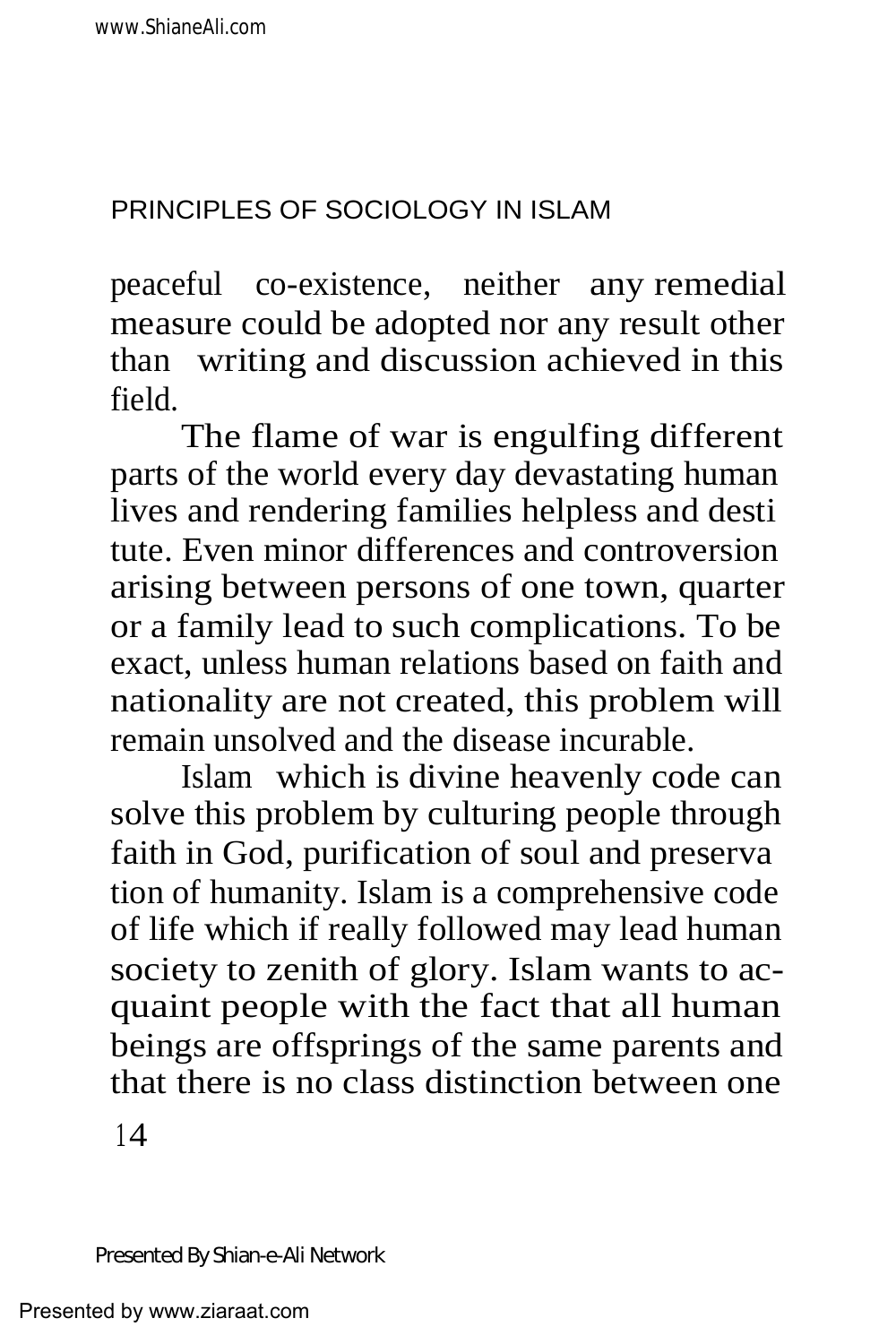and another.

Black and white, colour and skin can never be criteria of greatness of one class over the other. Likewise difference in languages and style of speech cannot upgrade any nation.

According to Islamic law, the only criterion of individual or collective supremacy is faith and piety, knowledge and wisdom.

The Holy Qur'an clearly says:

بَا اَلتَّاسُ اِتَبَا خَلَقْنَاكُمْ دُ اَللّه اَ ت

*O people, We created you from a male and a female and made you into clans and tribes so that you may know each other. Verily the most honoured of you in the sight of Allah is the most pious of you . . . ( 49:13)*

The Holy Qur'an further elaborates: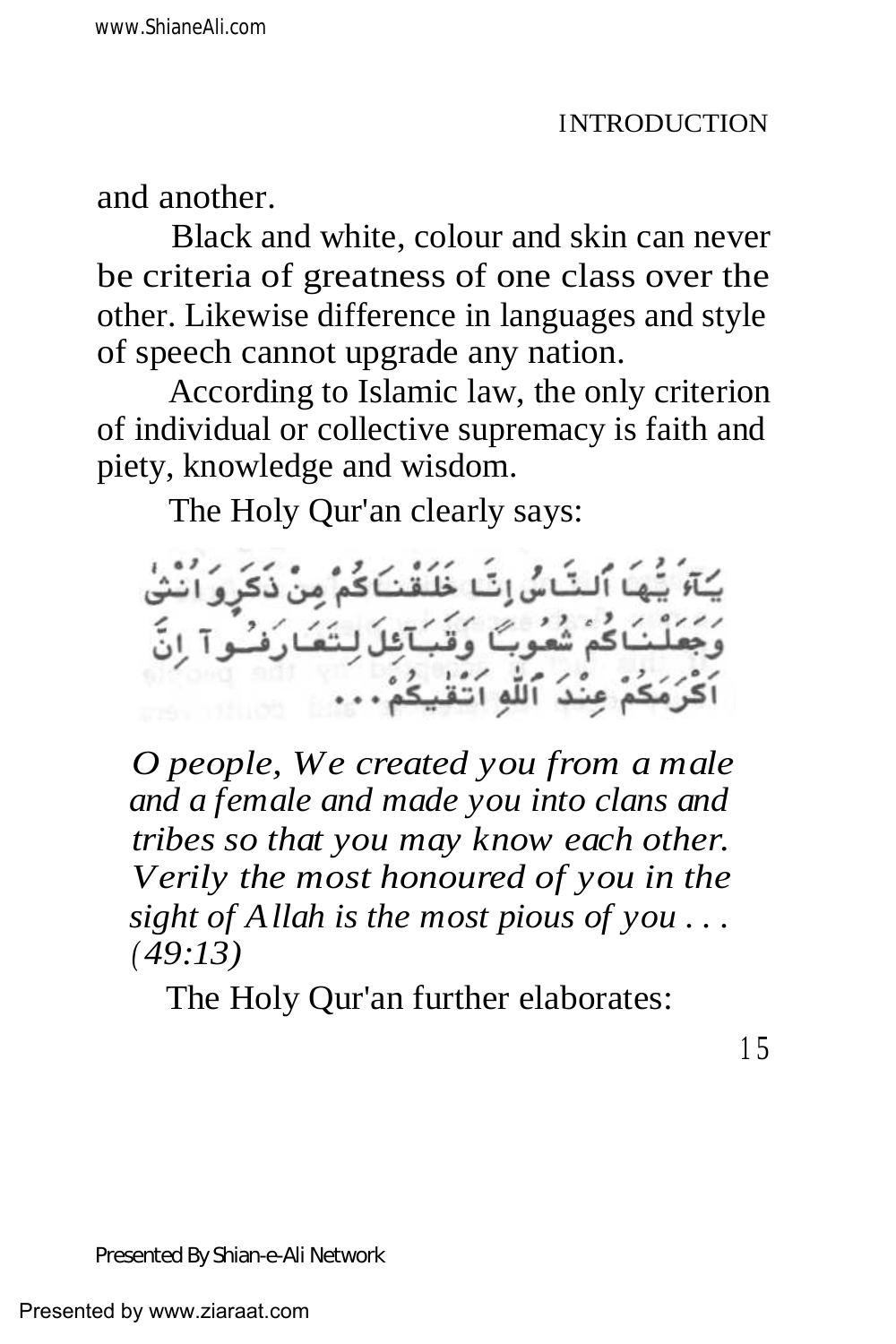### PRINCIPLES OF SOCIOLOGY IN ISLAM

مِ ٱللَّهُ ٱلَّذِينَ ٰامَنُوا مِنْكُمْ ۚ وَٱلَّذِينَ 

. . . *Allah raises in rank those of you who believe and who have been given knowledge . . . (58:11)*

The Holy Prophet said:

لاَ فَخُرَّ لِعَرَبِيّ عَلَى عَجَمِيّ رالاً بِالتَّقْوَىٰ There is no superiority for an Arab over a non-Arab except by piety.

If this fact is accepted by the people it will bury deep differences and controversies and create feeling of fraternity in them. This system will eradicate enmity at family, international, universal and at all levels.

The aim of this discussion is to teach Muslims, the principles of Islamic sociology which could knit and benefit them in their mutual social dealing and maintenance of cordial relations.

 $16$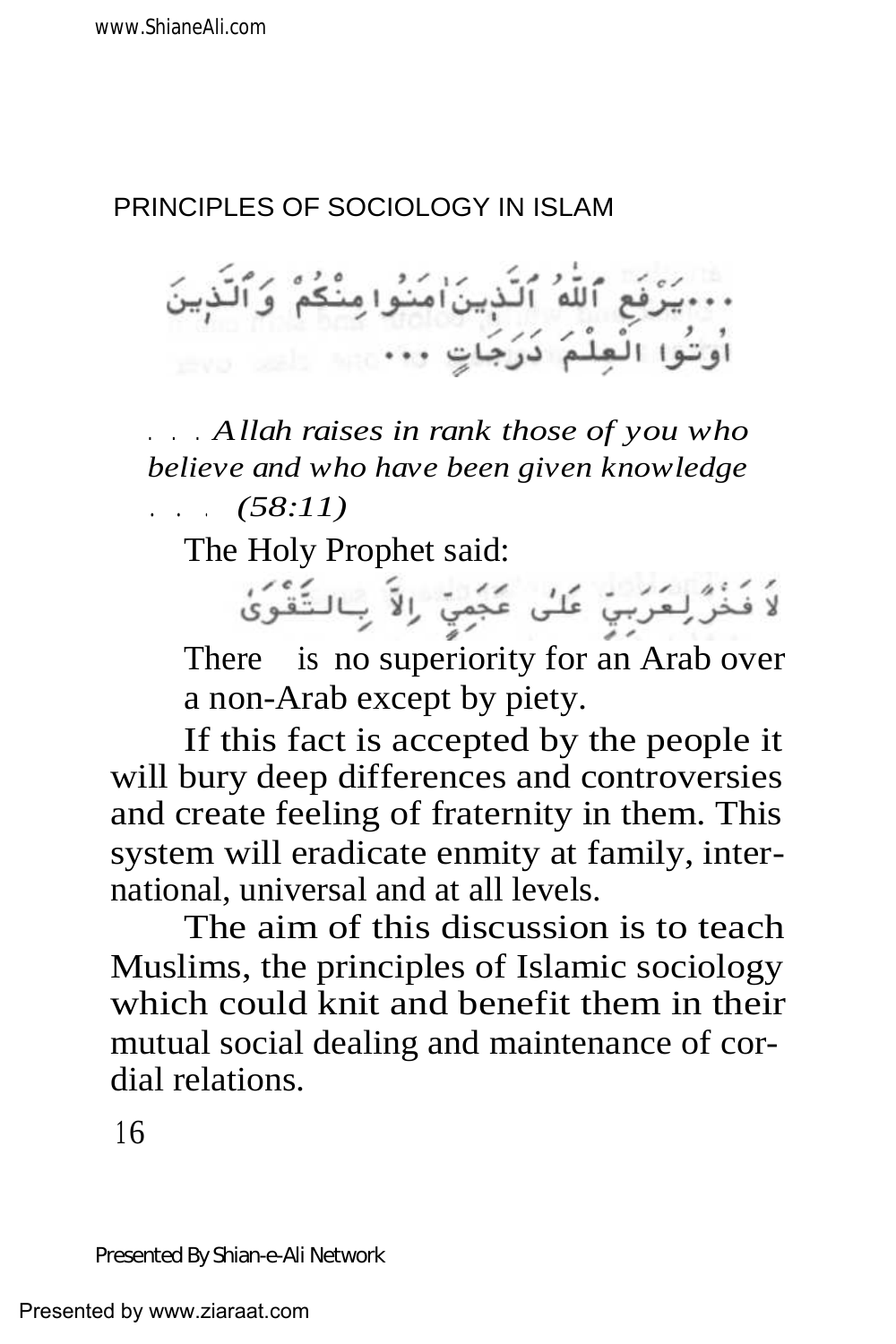Majority of people having friends and social contacts are unaware of the basic principles of sociology which forces them to life of isolation with no way out.

Maintenance of cordial relations and balance in every walk of life is a vital subject itself.

There are persons of unusual lovely nature which attracts people wherever they move.

We also find another group of unnoticed simpletons. Why this difference? Is a question which we can probably reply by saying that since creation and nature of people is different, hence personalities make persons attractive or otherwise. While disagreeing with this reply, the experts plead that courtesy, virtue and personal qualities earn popularity or disaffection for them.

Such people have sensible approach and discharge mutual obligations diligently, in order to gain affection and love from others.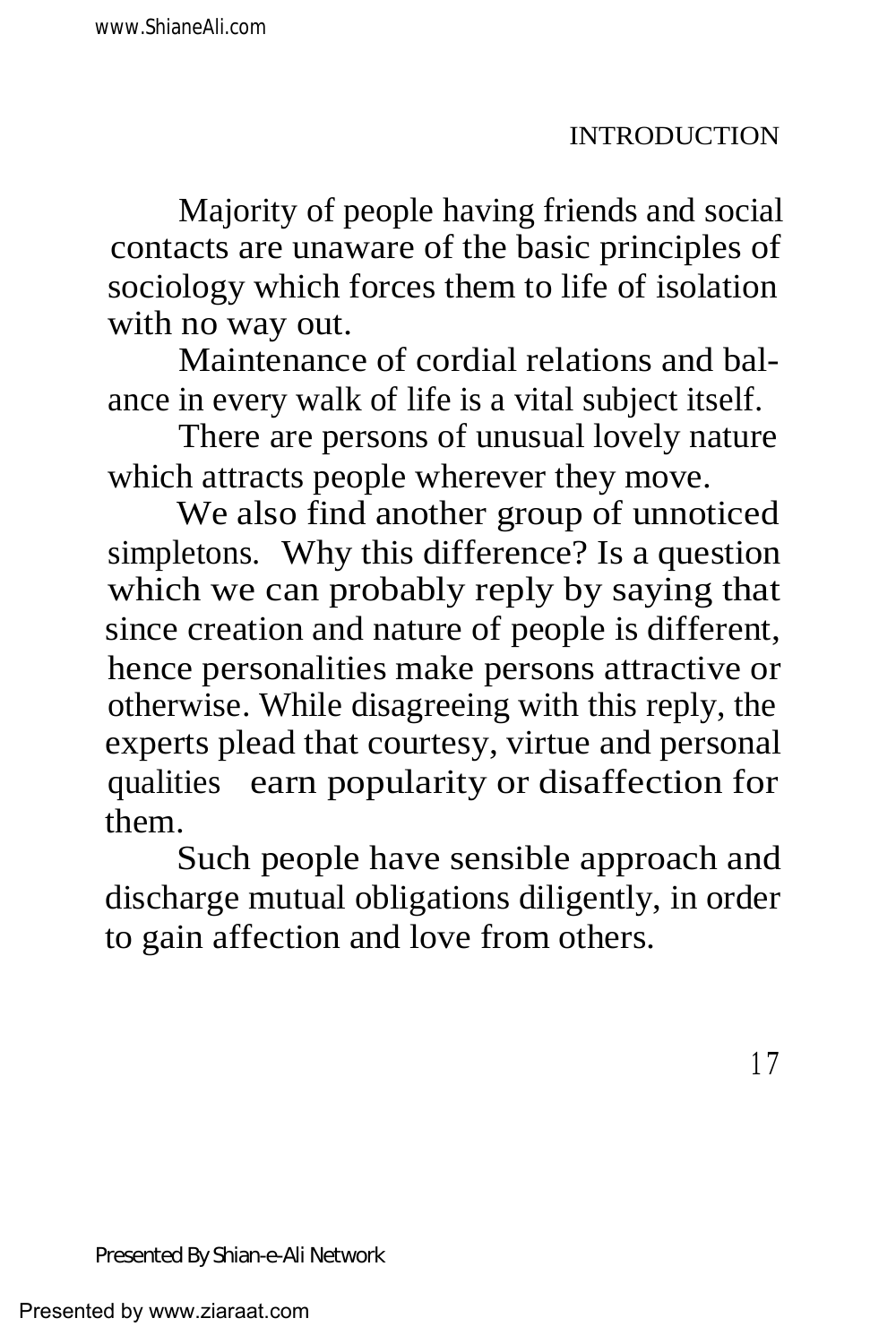# **1. RESPECT OF HUMAN BEINGS**

One of the vital points in social life is regard to the dignity of human beings which is an integral part of Islamic jurisprudence, and the great leaders of Islam have paid due attention to it. The Holy Prophet emphasized human respect as a part of his mission.

> .<br>کَانَ ( ص) یُکْرِمْ مَنْ یَدْخَلْ عَلَیْمِوَحَتَّیْ رُبَّمَا بَسَطَ .<br>ثَوْبُهُوَيُؤْثِرُ الذَّ اخِلَ بِالْوَسَادَةِ النَّبِي تَحْتَهُ·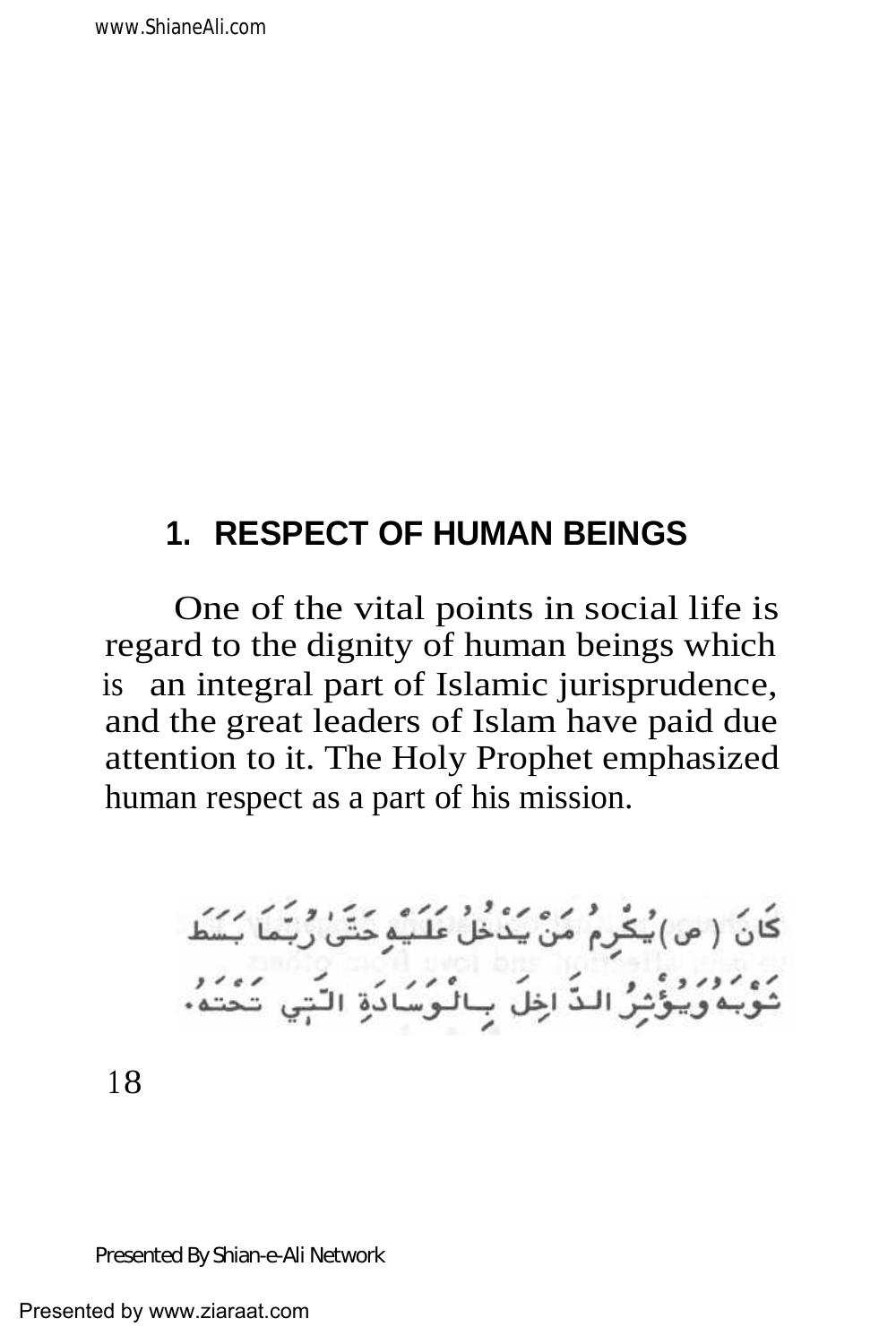He (the Holy Prophet) used to respect every one who entered, so much so that many a times he put his robe under him for sitting and gave his own pillow for support. *(Biharu'1-anwar, vo1.6)*

Once, while the Holy Prophet was sitting alone in the mosque, a person entered and came towards him. The Holy Prophet got up and vacated his seat for him. The new - comer asked: "O Messenger of Allah! The mosque is vacant and there is ample space. Why you stepped back?" The Holy Prophet said: "It is one of the rights of a Muslim upon another Muslim that when one wishes to sit near the other, the latter should step back as a token of respect to him." *(ibid.)*

> If many people sat before the Holy Prophet, he in order to maintain the respect of all, used to look at all of them with equal frequency. *(ar-Rawdah* of *al-Kafi )*

When the Holy Prophet came to sitting,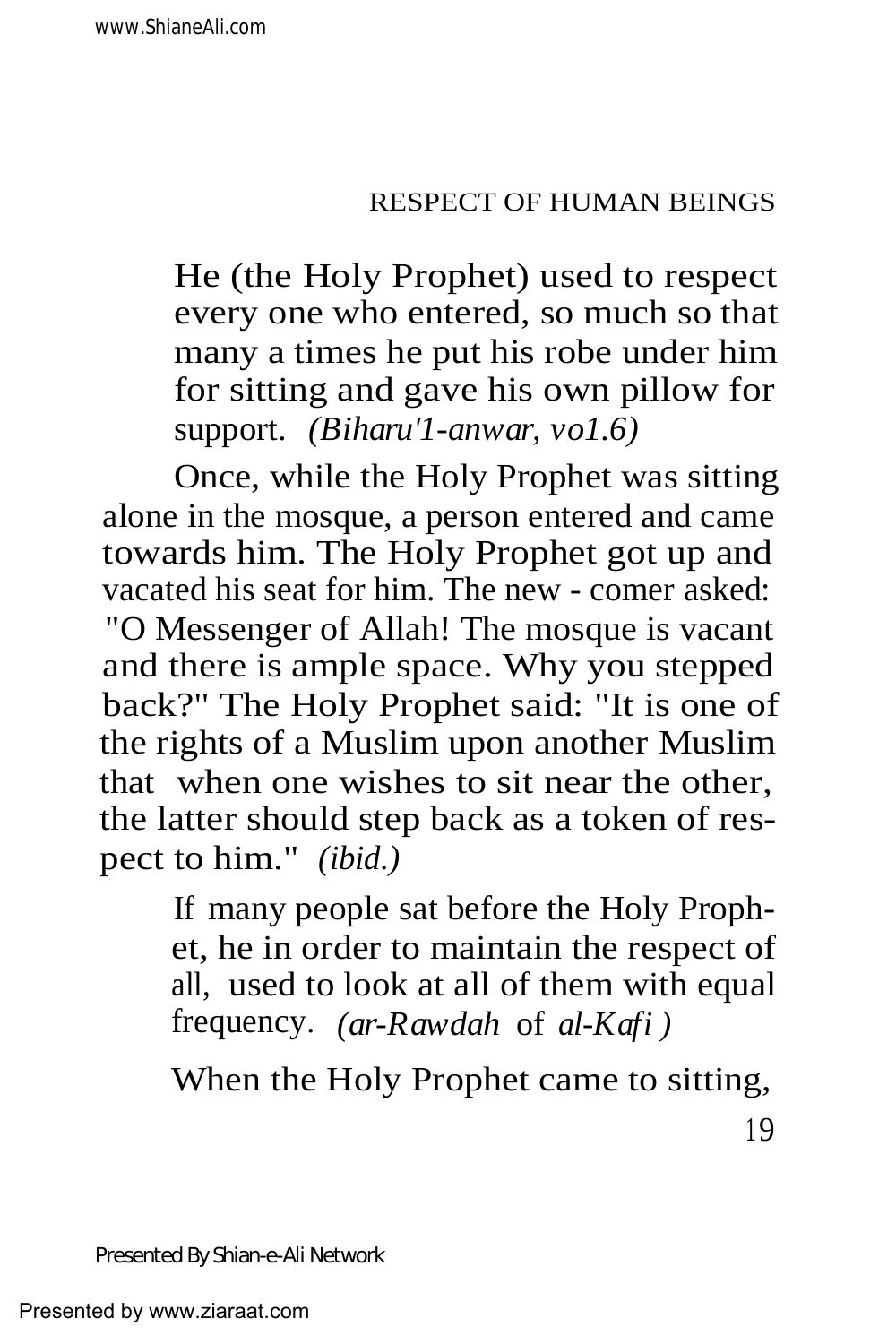he sat wherever there was an empty space, and he did not care whether it was the place of honour or otherwise.

When he sat with his companions in the mosque or any other place, people sat in circle so that the sitting had no distinguished place of honour and all were equal.

If any stranger came to the sitting of the Holy Prophet, he could not know who was the Holy Prophet because the Holy Prophet did not occupy any place of honour; the new comer had to ask who among them was the Holy Prophet.

The round tables which are now standard fixtures of political and other conferences in the world, are a sample of the sitting of the Holy Prophet. But there is a big difference. The round tables of today have an aim which is diametrically opposed to the aim of the round sitting of the Holy Prophet.

The Holy Prophet adopted the sitting in circle because he did not like to sit in a higher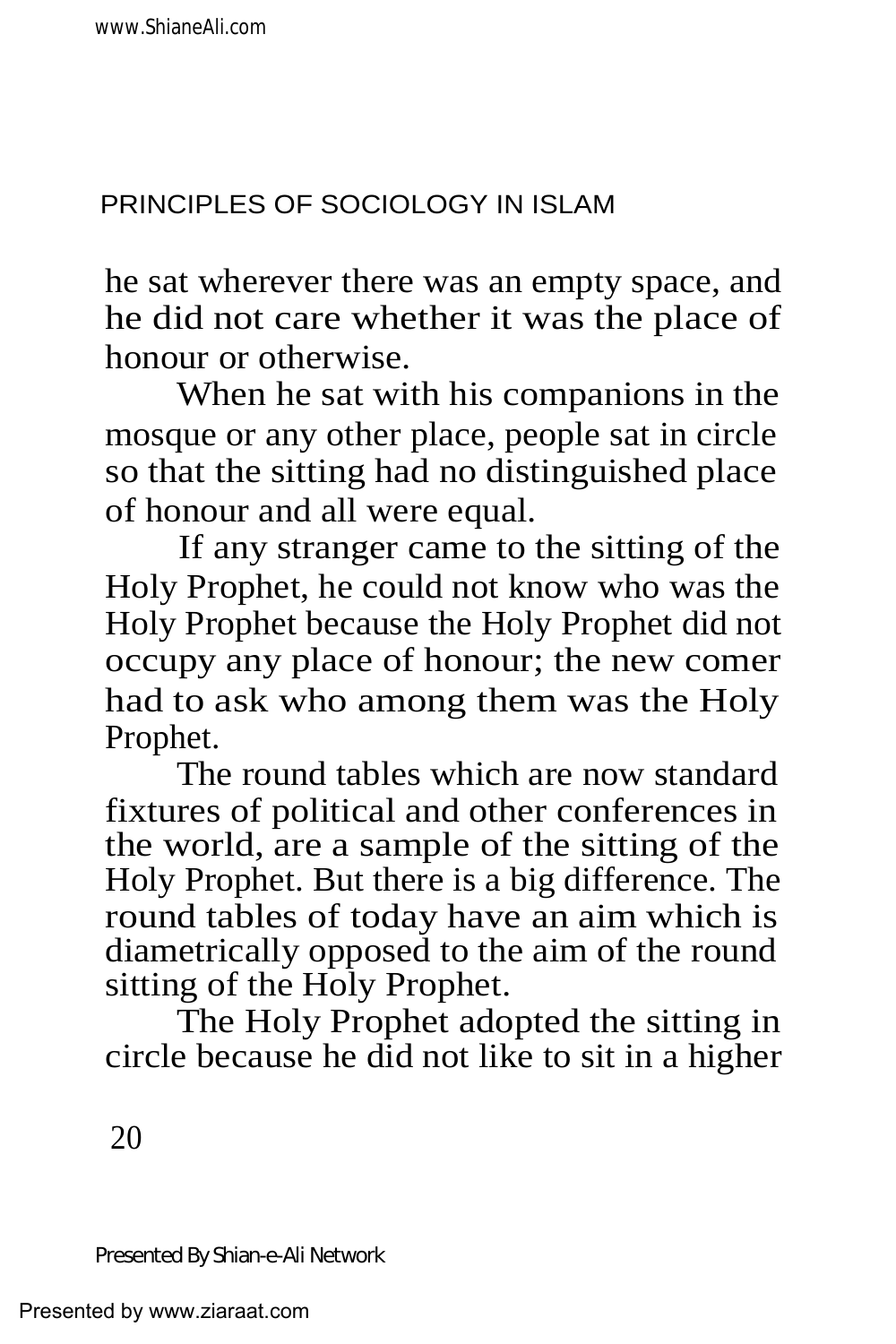place with others sitting below him. But the round tables of today have been adopted because none of the participants likes anyone to sit in a higher place and is not ready to sit in less distinguished place.

The Holy Prophet, with full moral force, was looking for the ways to root out the class distinctions and racial differences and other such things.

He always tried to abolish the wrong criteria which people had adopted for false superiority. He established the genuine and correct criterion of superiority based on spiritual and moral foundations.

The respect, the Holy Prophet showed for others attracted and absorbed people in him. Humanity was benefited by the Prophet.

The Holy Prophet clearly said:

بُعِثْتُ لِأُتَيَمُ مَكَارِمَ الْأَظُلُقِ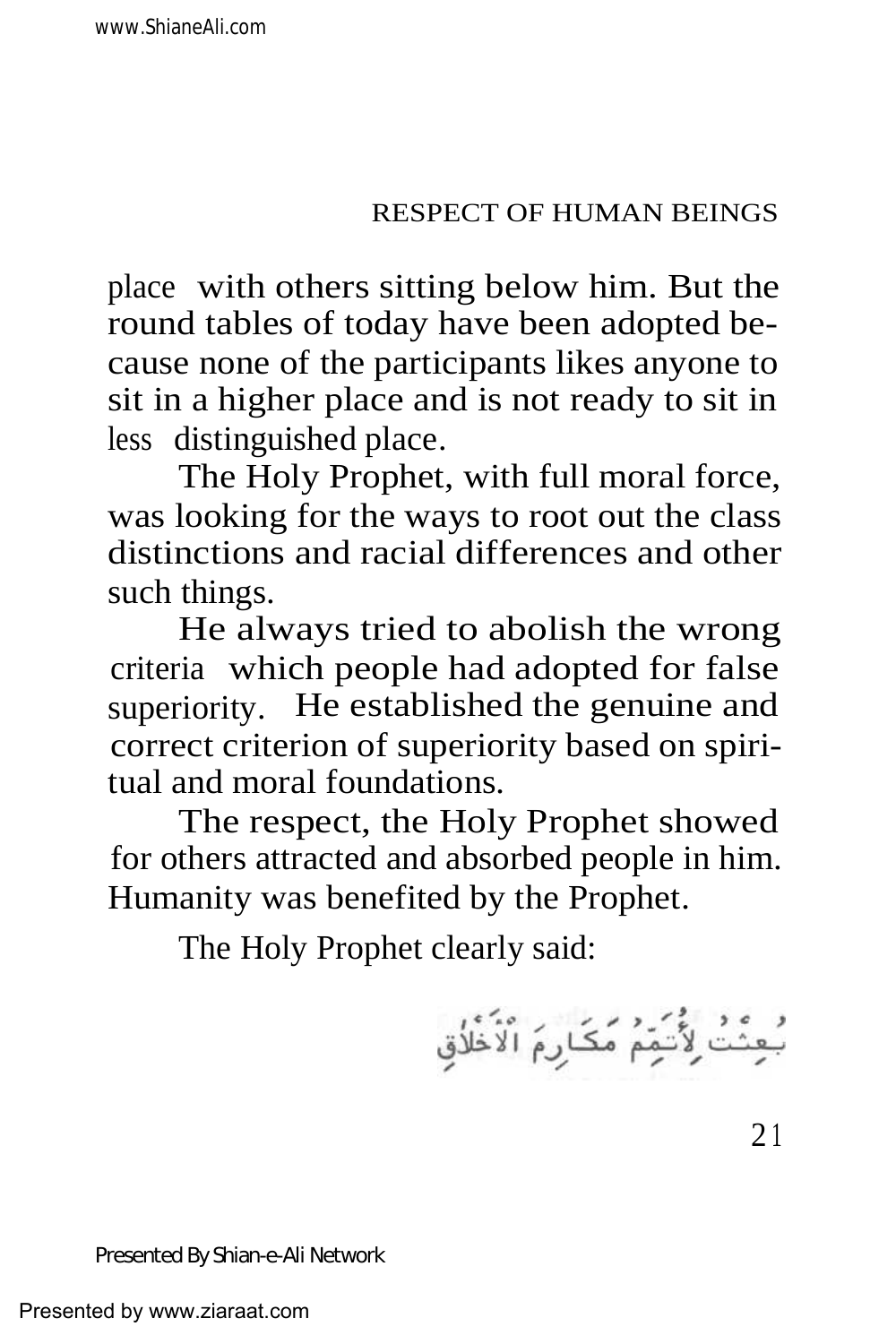# PRINCIPLES OF SOCIOLOGY IN ISLAM

I have been sent to perfect the noble character.

During his reign, once Imam `Ali ibn Abi Talib (a.s.) \* was travelling outside Kufah, a non-Muslim who did not recognize him became his travel companion from a place. "Where are you going?" He asked. "To Kufah" `Ali (a.s.) replied. At a junction where their paths parted, the non-Muslim proceeded to his way, but to his utter surprise, he saw `Ali (a. s.) following him. "Are you not going to Kufah?" He questioned. "Why?" Asked 'All (a.s.). "It is the other path which leads to Kufah." "I know", `Ali (a.s.) replied. "Then why did you deviated from your route?" He asked. Imam `Ali (a.s.) said: "For the amicable parting of the company, it is obligatory on a man to follow few steps with his fellow traveller as a token of respect

 $*$  (a. s.) : is the abbreviation of the Arabic phrase 'alay-hi/ha/himu's-salam (may peace be upon him/her/them).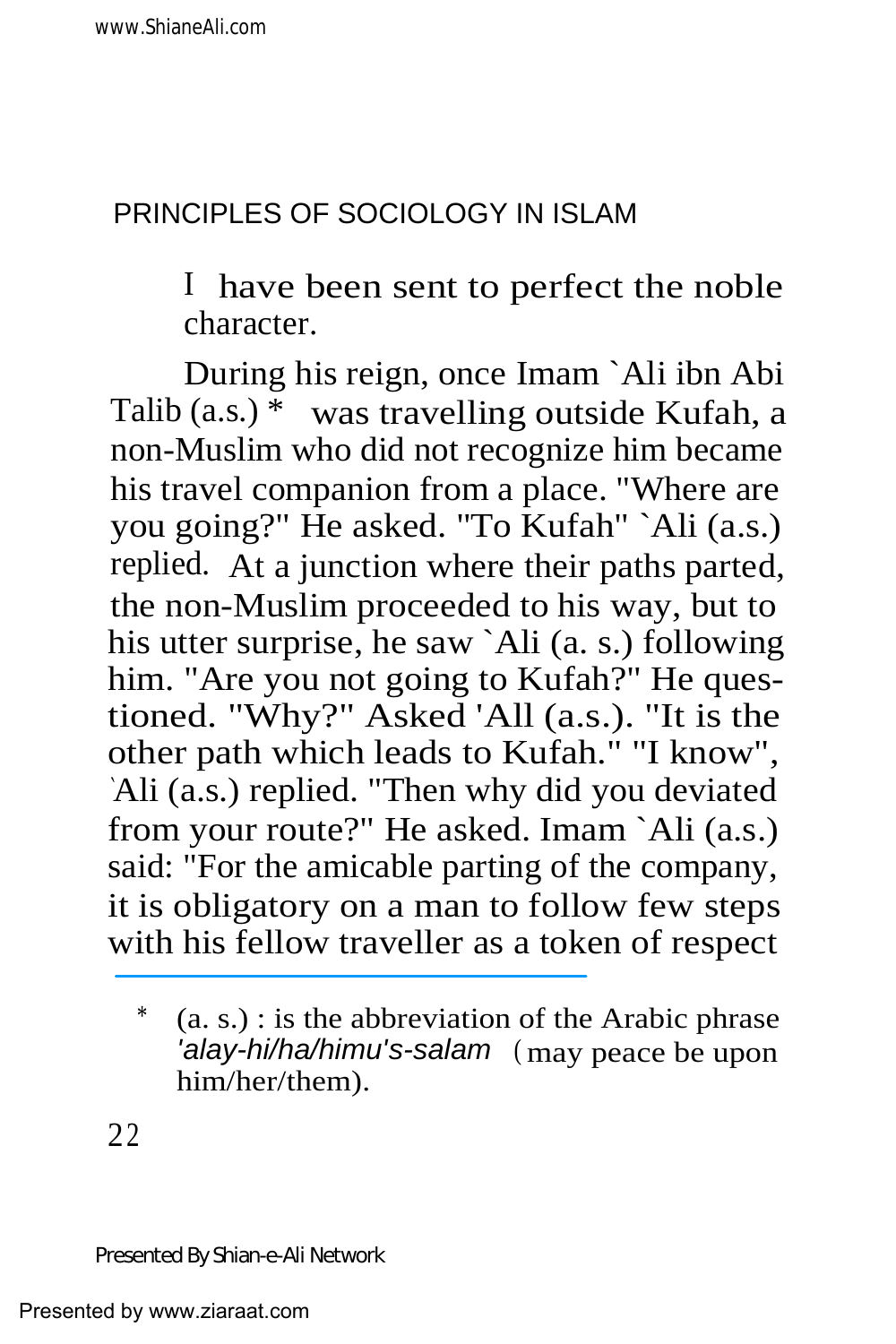before bidding good-bye and this ethic has been taught to us by our Holy Prophet." This affection and respect impressed the non-Muslim very much, and he asked: "Did your Prophet give you such code of conduct?" "Yes", replied 'Ali (a.s.). The non-Muslim said: "Those who accepted the Prophet of Islam and followed his footsteps, were enchanted by this moral teaching and nobility." Then he changed his route and accompanied 'Ali (a. s.) to Kufah, had discussion about Islam with him and finally became Muslim. *( Biharu '1-anwar, vo1.74)*

Respect of others occupies such significant place in principles of social life that Allah emphasized it to the Prophet of Islam:

وَقُلْ لِعِبَادِي يَقُولُوا ۚ ٱلنَّتِي هِيَ اَحْسَنُ . . .

*And say to my servants that they should only say those things that are best . . .* (Qur'an, *17: 53)*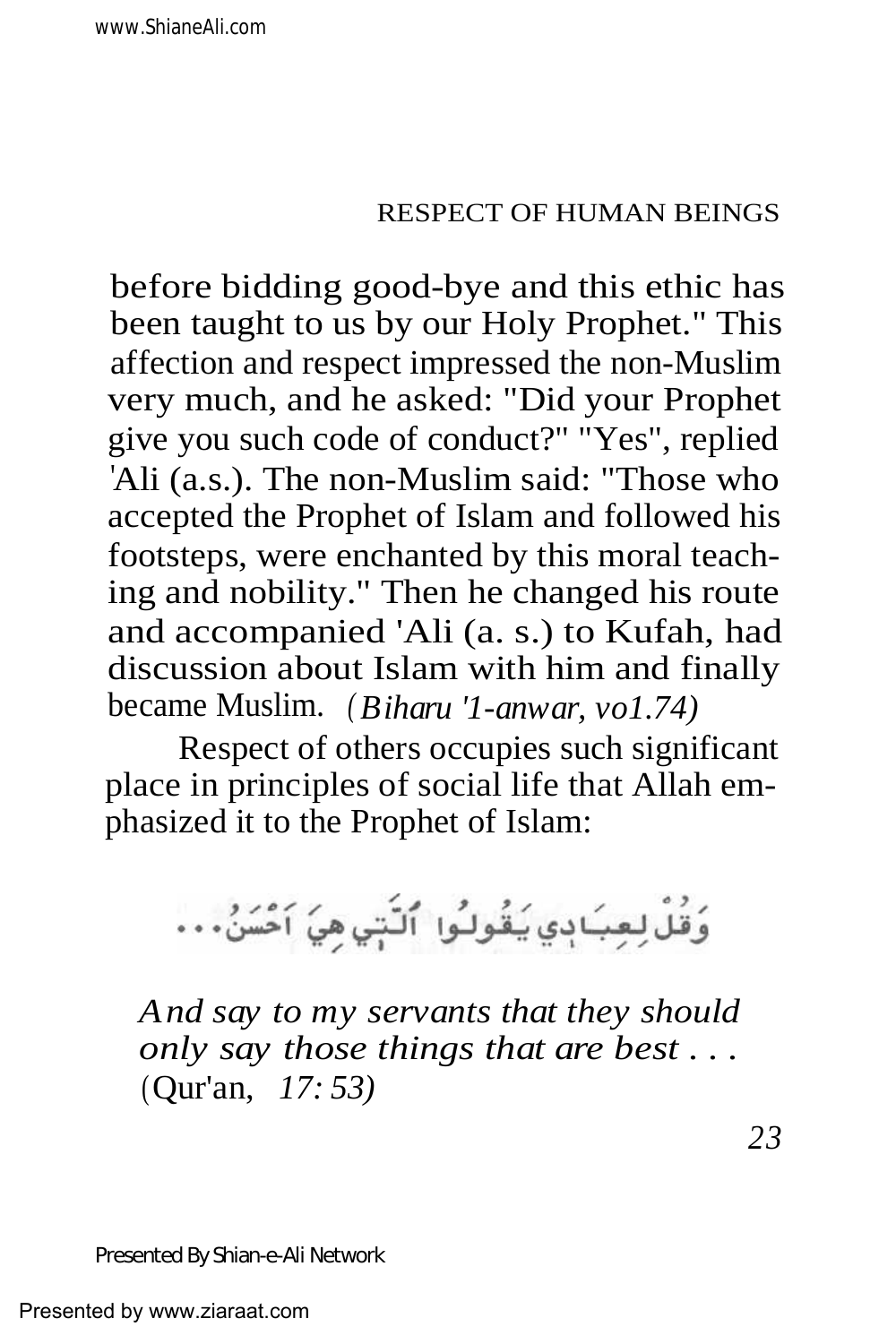### PRINCIPLES OF SOCIOLOGY IN ISLAM

said: The fifth Imam, Muhammad al-Baqir (a.s.)

مي چگي . شاه استفاد از شده است.<br>علي چگي .

Respect and pay regards to your friends and never confront each other disrespectfully*. (Biharu '1-anwar, vo1.74)*

The Holy Prophet of Islam said:

ر و .<br>لا تَحَقِّرنّ احدٌا مِنَ الْمُسْلِمِينَ فَإِنَّ صَغِيرَهُمْ 

Do not look down upon anyone of the Muslims because even a humble Muslim is great before Allah. *(ibid.)*

Indifference towards friends is against courtesy and this wrong attitude shakes the foundation of friendship, creates heart-breaking.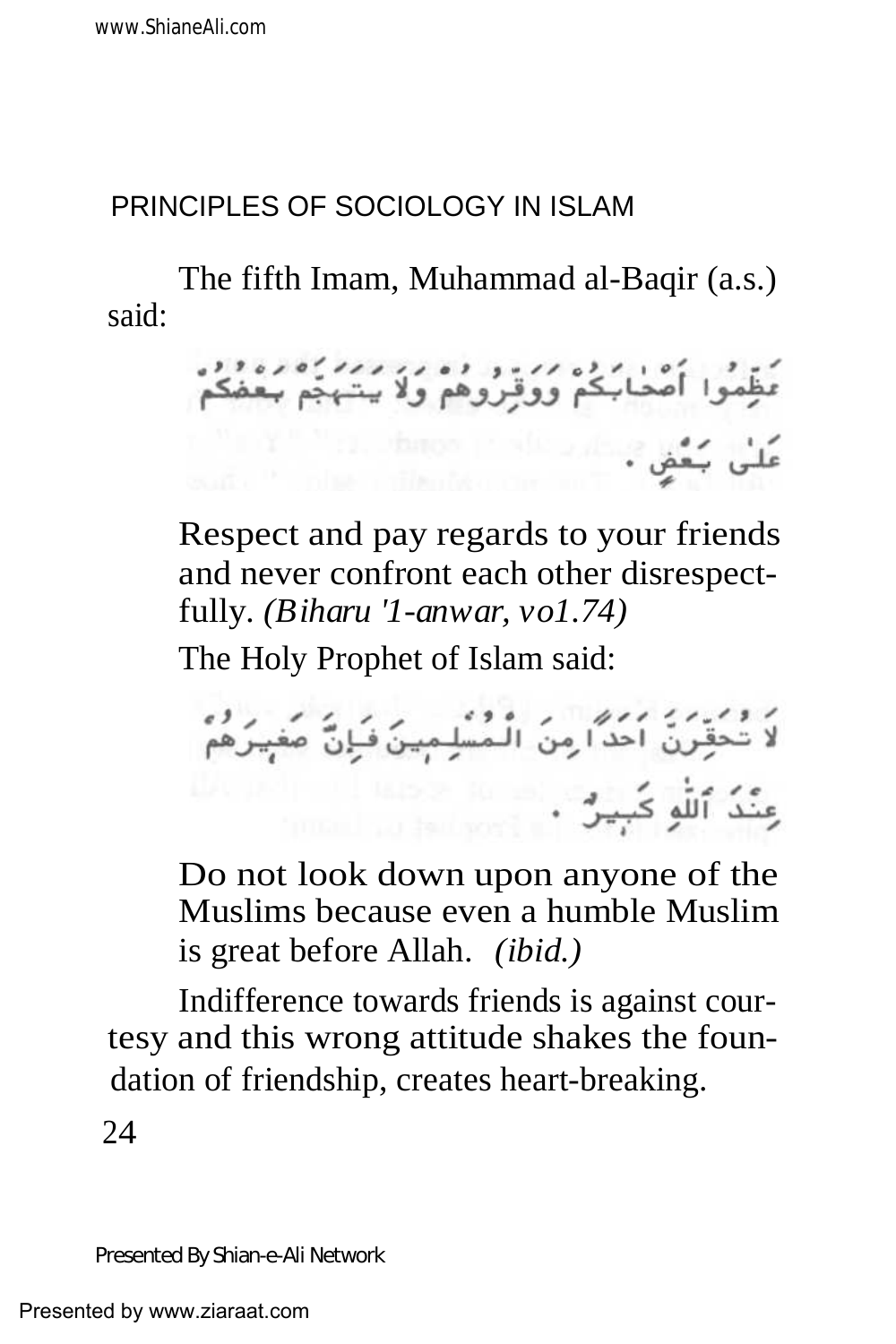`Ali (a.s.) said:

لَا تُضْيَعَنَّ حَقَّ أَخِيكَ رِتَكَٰالاً عَلَىٰ مَا بَيْنَـَـكَ رَّ رَبِّيْنَهُ فَإِنَّهُ لَيْسَ لَكَ بِأَخِ مَنْ ضَيْعَتَ دَقَّهِ

Do not neglect the right of your brother, trusting the relation between you and him (i.e., thinking that the relationship between you and him is above such requirements) because the person whose right you have neglected, is not your brother. (ibid.)

Ignoring the people, abusing and humiliating them is condemnable attitude because ridiculing and hatred are the two acts which can never win friends.

Aristotle said: For preservation of friendship, the friends should recognise status and pay due regard to each other.

If two friends do not recognise and respect each other, there is no possibility of cordial relation and sincere friendship between them.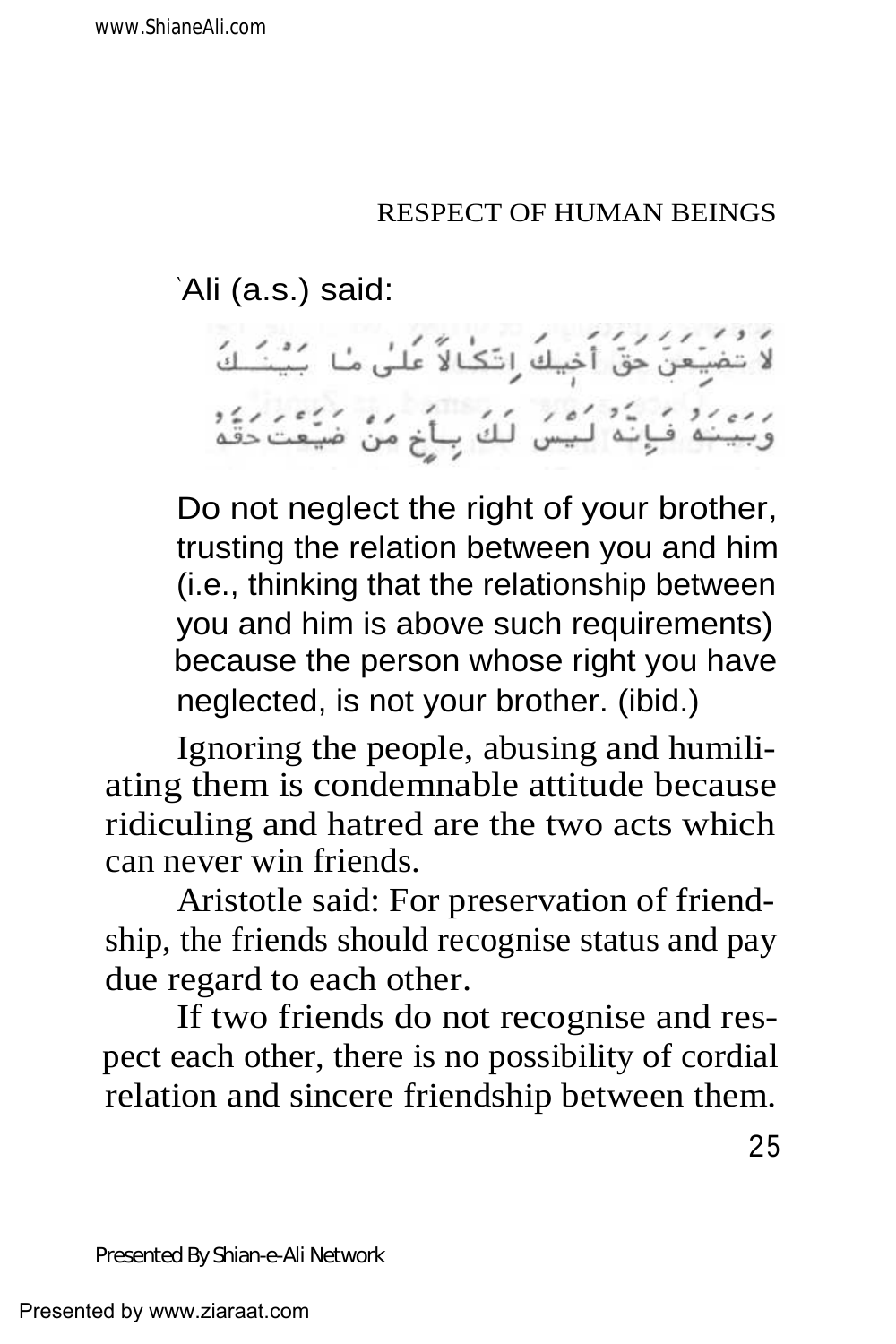Courtesy costs nothing, but pays a lot. One can achieve through courtesy what he cannot do through gold and silver.

Once a man, named az-Zuhri\*, came to the fourth Imam 'Ali ibn al-Husayn (a. s.) with gloomy face. The Imam asked him the reason of his sadness. az-Zuhri said:

"O son of the Messenger of Allah, sorrow and distress are attacking me from all sides. On one hand, the envious people, cannot see my comfort and well-being, make me sad by their behaviour. On the other hand, the enemies and ill-wishers cause me distress. Above all, the people to whom I had done some good turn and expected friendship and love from them are creating obstacles in my way."

\* Muhammad ibn Muslim ibn 'Abdillah ibn Shihab az-Zuhri (58/678 - 124/742), one of the great scholars and narrators of traditions of his time. (ed. )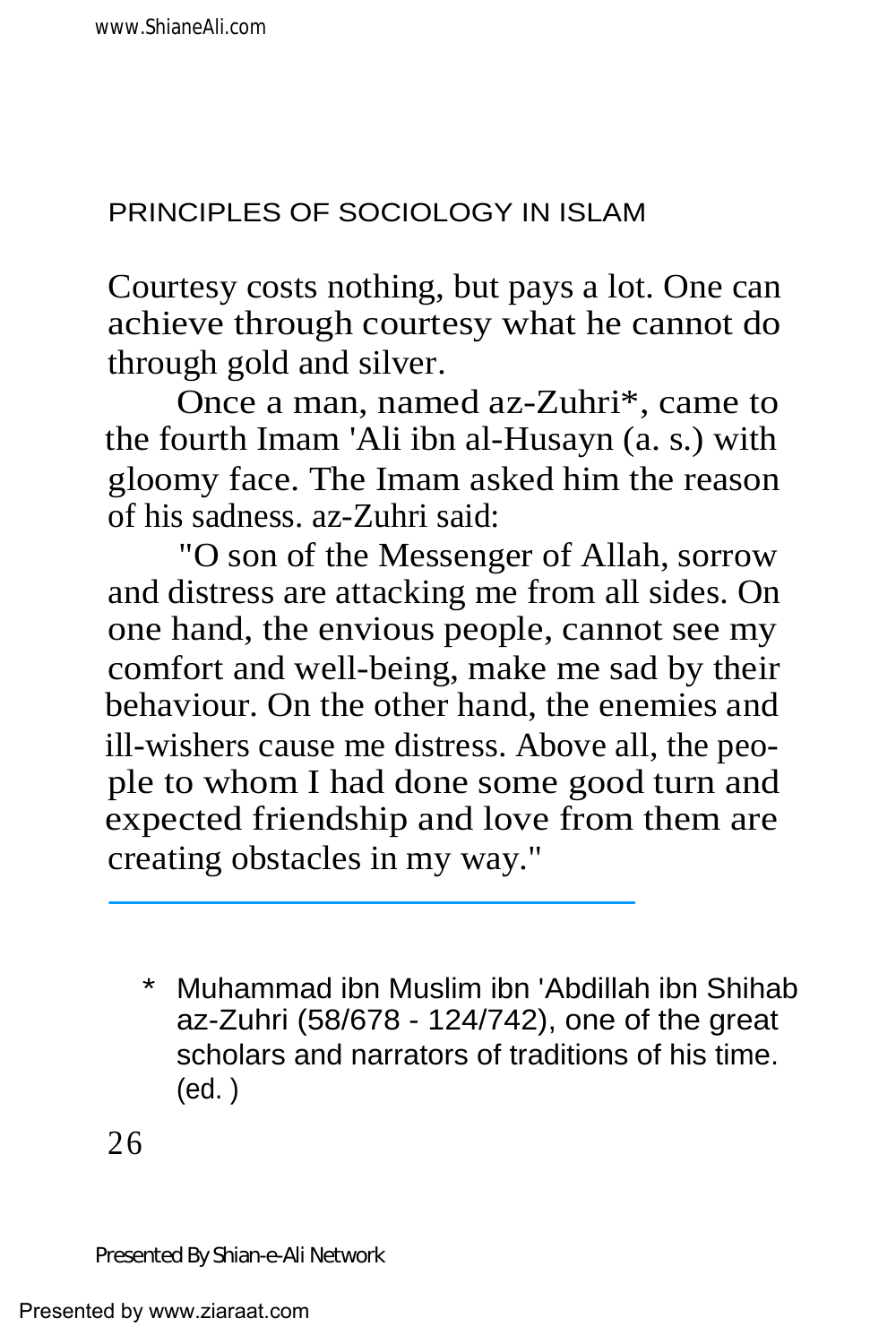The Imam said: "O az-Zuhri, keep your tongue under control, and do not say whatever comes to your mind, lest you lose your friends and turn them into enemies."

az-Zuhri : "O son of the Messenger of Allah? I do them a good turn by the words I tell them."

The Imam: "It is not so. Resist from saying a thing which the minds of people are not ready to accept."

Then the Imam said: "O az-Zuhri, a man whose mind is not mature, may get doomed by even small things."

Thereafter, the Imam gave him a code of conduct, so that by following it he may not get distressed by the behaviour of the people. The Imam told him

"O az-Zuhri, is it really difficult if you deem all Muslims like your family members and dependants? Elders like your father, youngers like your children and contemporaries like your brothers. When you will think about them in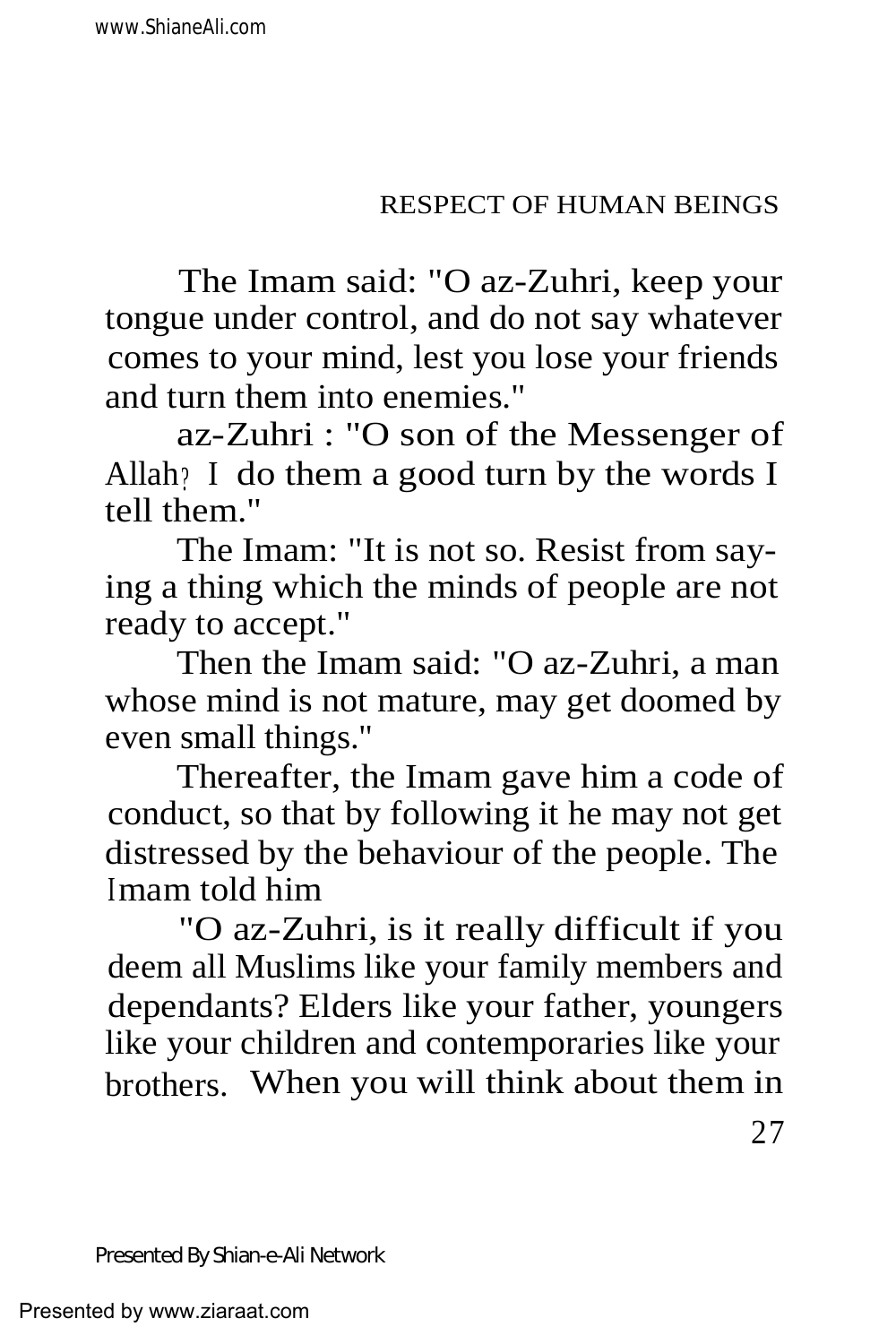these terms, then whom would you like to be unjust to? Whom would you curse? Whom would you want to dishonour?

"O az-Zuhri, if you think that you are better than a certain person, then discipline yourself in this way. If he is older than you, you should tell yourself: 'He is my senior in Islam and faith and has done more good deeds.'

"And if he is younger than you, then think in these terms: `He has done sins less than I.' And if he is of your own age, then say to your self: `I know my own sins and have no knowledge about his sins.'

"If people respect you, think that it is because of their own generosity, and if they show discourtesy, say that it is because of your own sins.

"If you follow this code, life will become sweet for you and you will get many many friends and the rank of your enemies will de crease. Also do not forget that people show more respect to a man whose benefit reaches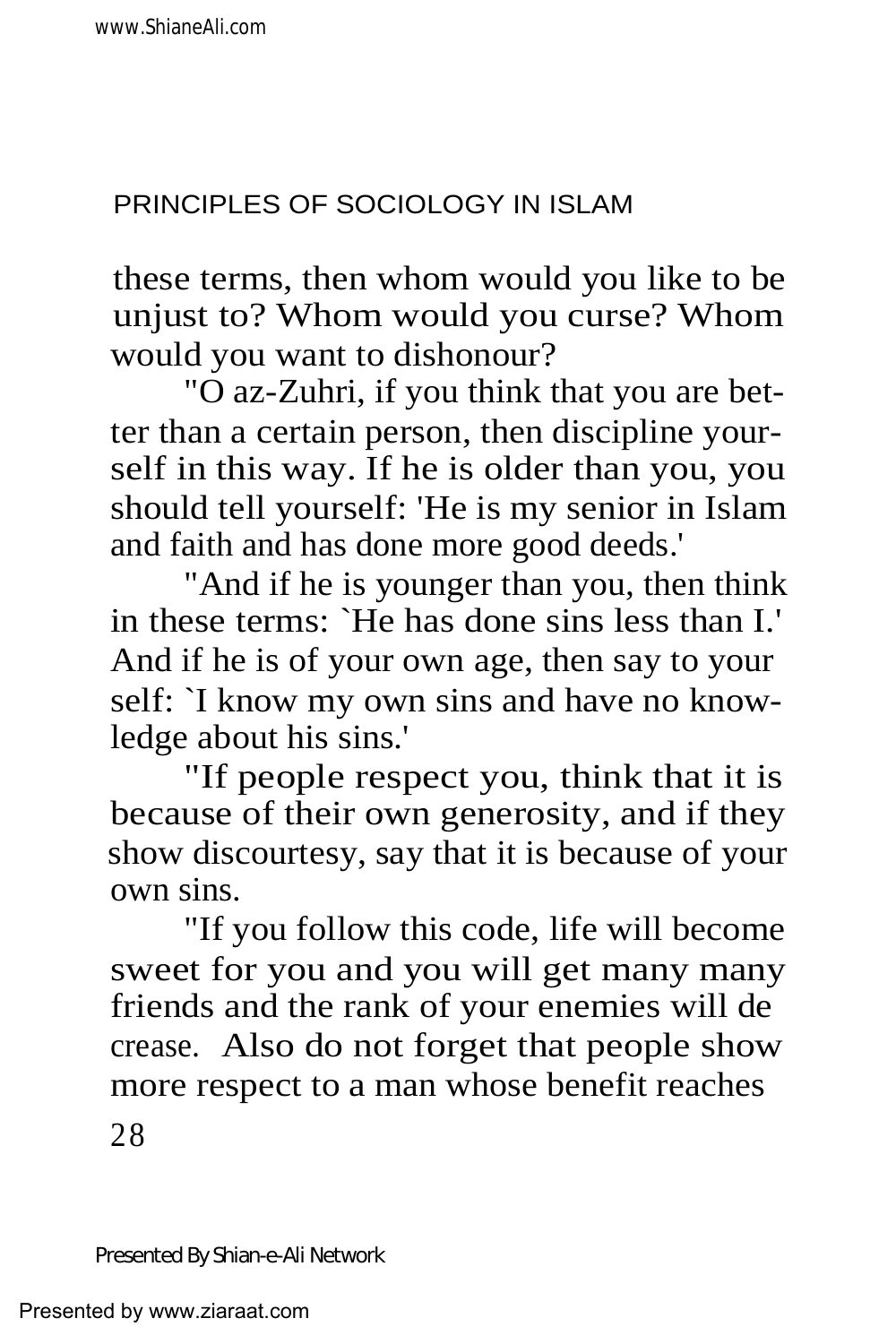more to them and who expects nothing from them." *( Bihdru '1-anwar, vol. 74)*

The above description is one of the top secrets of social life in Islam with regard to Human respect and discharge of duties. There are many Qur'anic injunctions and *ahadith* (traditions) concerning this subject and some of them are mentioned below.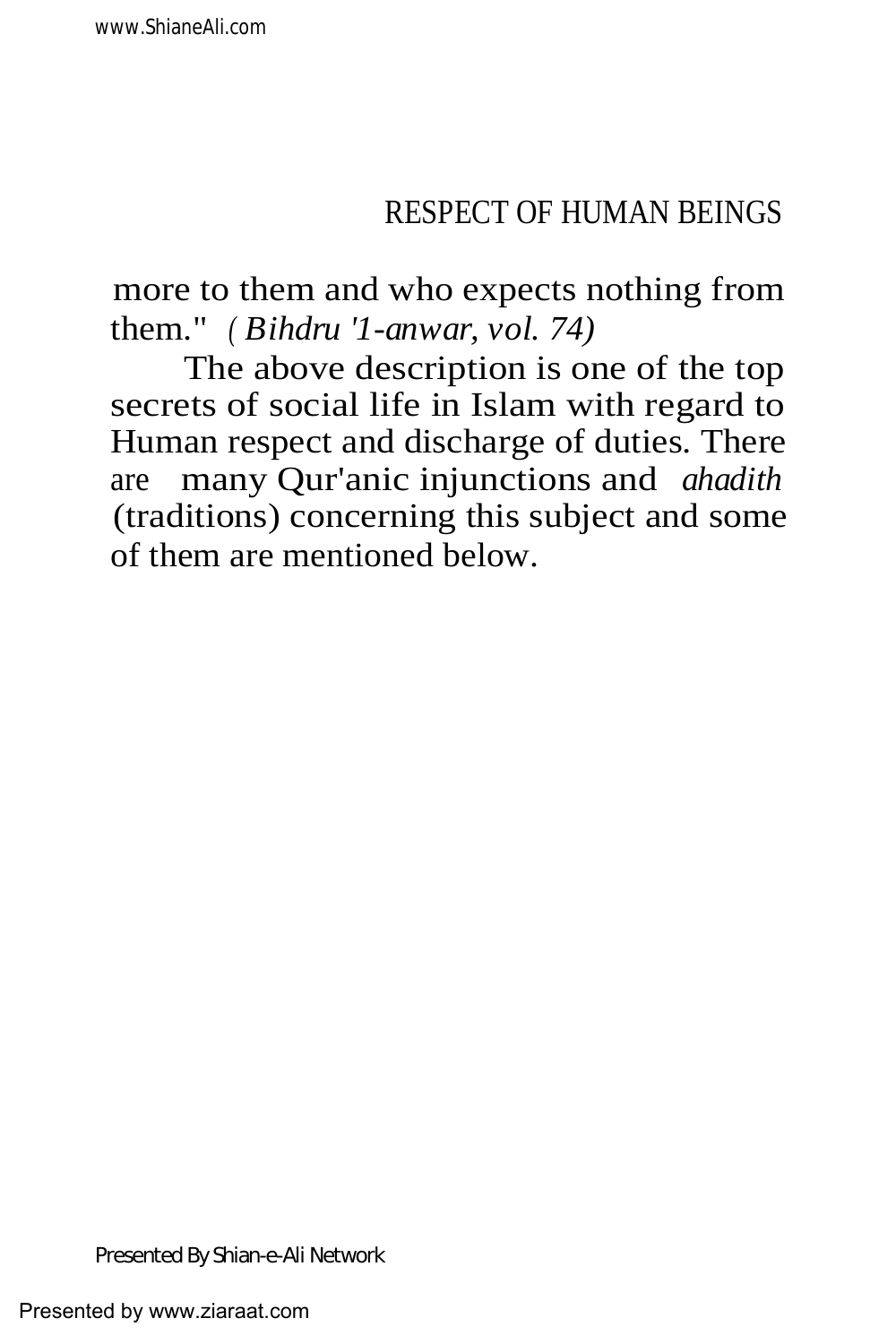# **2. MERCY AND KINDNESS TO PEOPLE**

Mercy and kindness occupy an important place in the Islamic social code. The Holy Qur' an, narrates courtesy of the last Prophet in the following words

*It is by some mercy of Allah that thou (O* Prophet) *art gentle to them; hadst thou been harsh and hard-hearted, they would have scattered from about thee. (3:159)*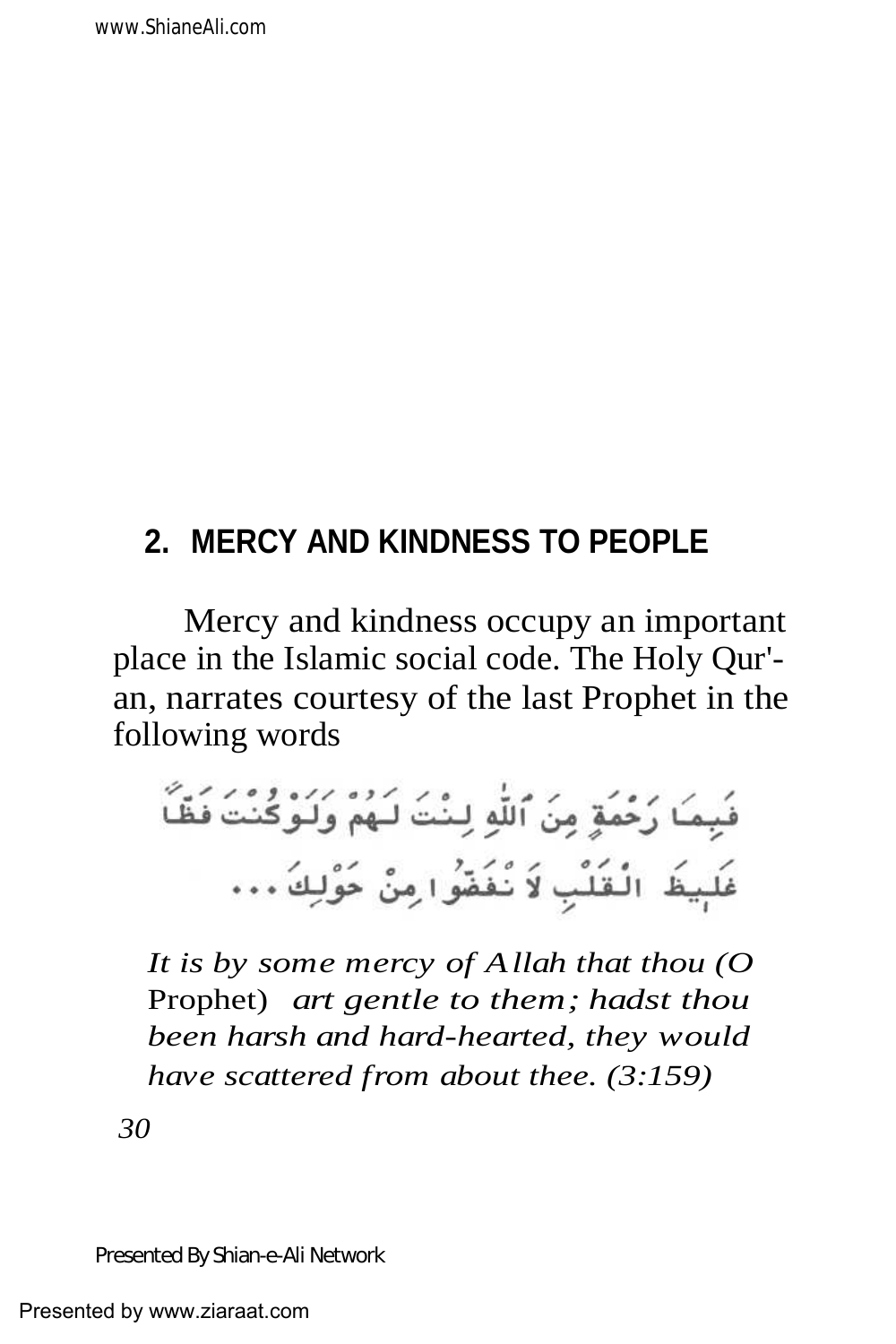This Qur'anic verse clarifies that benevolence and kindness of the Holy Prophet to all was one of the reasons of people's attraction towards him. People are fed up of discourteous and harsh persons and certainly such persons are the victims of their own bad nature. As omission and unwanted errors are routine of the society, same may be overlooked and retaliation avoided.

The sixth Imam Ja'far as-Sadiq (a. s.) was asked: "What is the definition of good manner?" The Imam said: "Keeping your wings soft, (i.e., behaving benevolently and courteously) , talking sweetly and virtuously and meeting your fellow brethren with happy and smiling face. (Bihdru 'l-anwar, vol.74)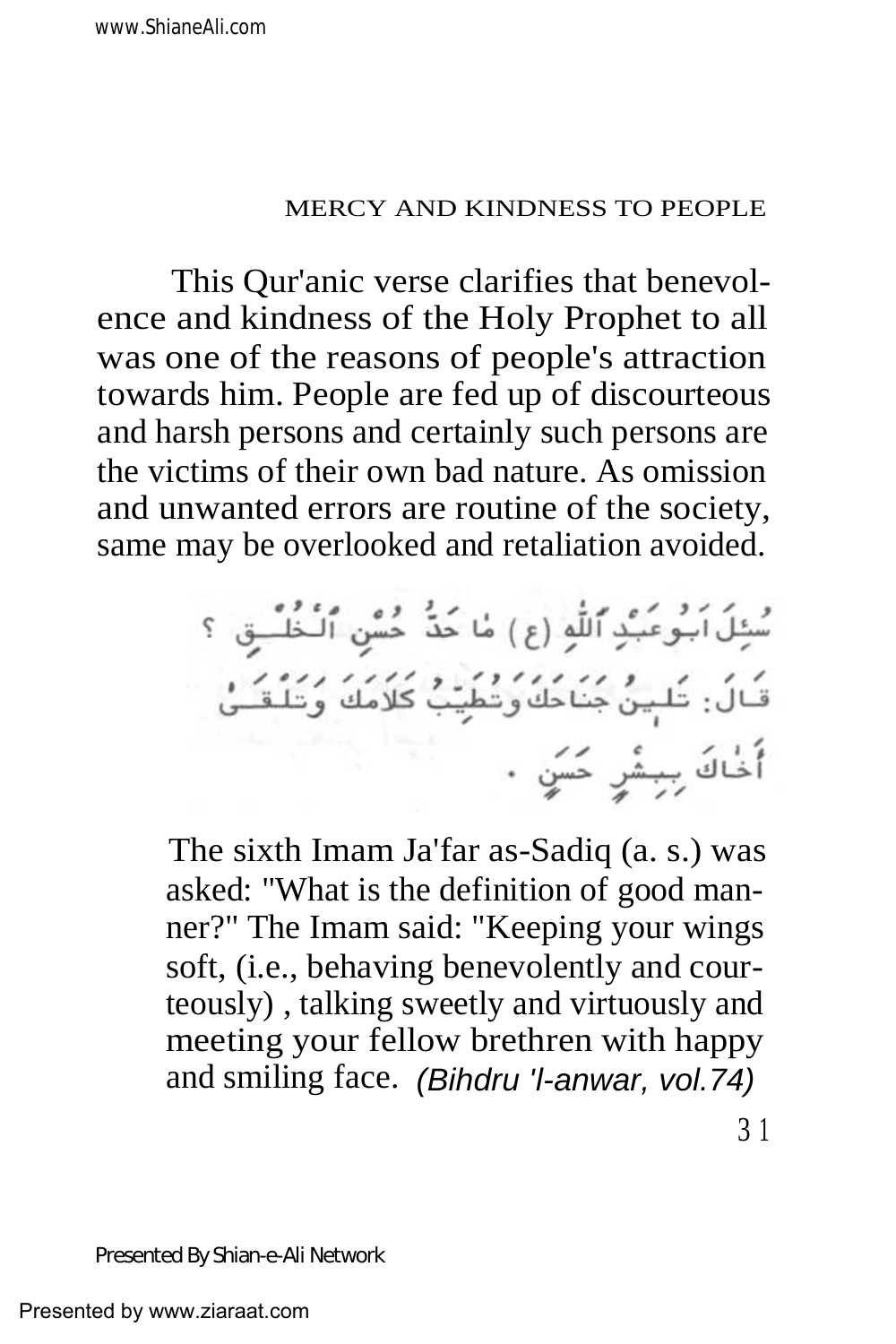#### PRINCIPLES OF SOCIOLOGY IN ISLAM

Imam `Ali (a. s.) in his will to his son, Imam al-Hasan (a.s.) said:

> أخيك عند صرمه صدوده عَلَىٰ، اللَّطَفِ وَ جڏل وَ عَنْ أَنْكَ لَـهُ كَ، وَ إِيَّاكَ أَنْ تَثْمَعَ ذَلِكَ بِخَيْرِ أَهْلِهِ .

Bear yourself towards your brother in such a way that if he disregards kinship you keep to it; when he turns away be kind to him and draw near to him; when he withholds spend for him; when he goes away approach him; when he is harsh be lenient; when he commits wrong think of (his) excuse for it, so much so as though you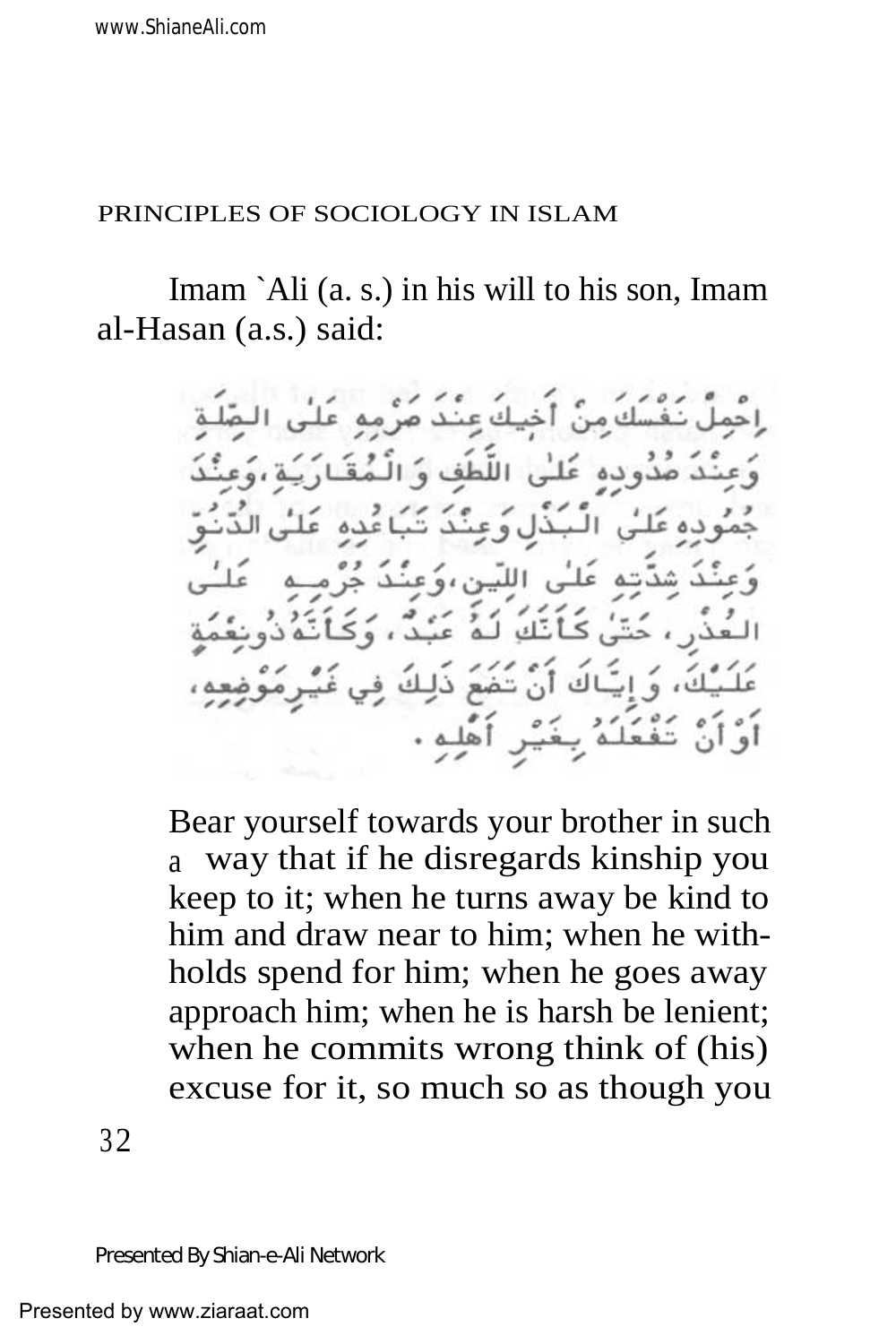are a slave of him and he is the benevolent master over you. But take care that this should not be done inappropriately, and that you should not behave so with an undeserving person. *(Nahju '1-balaghah,* Commandment no. 31)

Short temperament and engulfing people in flame of anger leads to failure and less of friends.

It is true to cut the evil-doers into their sizes but wisdom discards this theory due to the reason that precaution and reform with iron hand is impossible. The Holy Qur'an says that when Allah sent Moses and his brother to warn Pharaoh, they were advised in these words:

فَقُولاً لَهُ قَوْلاً لَبِيّنَا لَعَلَّهُ بِتَذَكَّرُ أَوْ يَخْشَىٰ \*

*And speak gently to him, that haply he may be mindful, or perchance fear. (20:44)*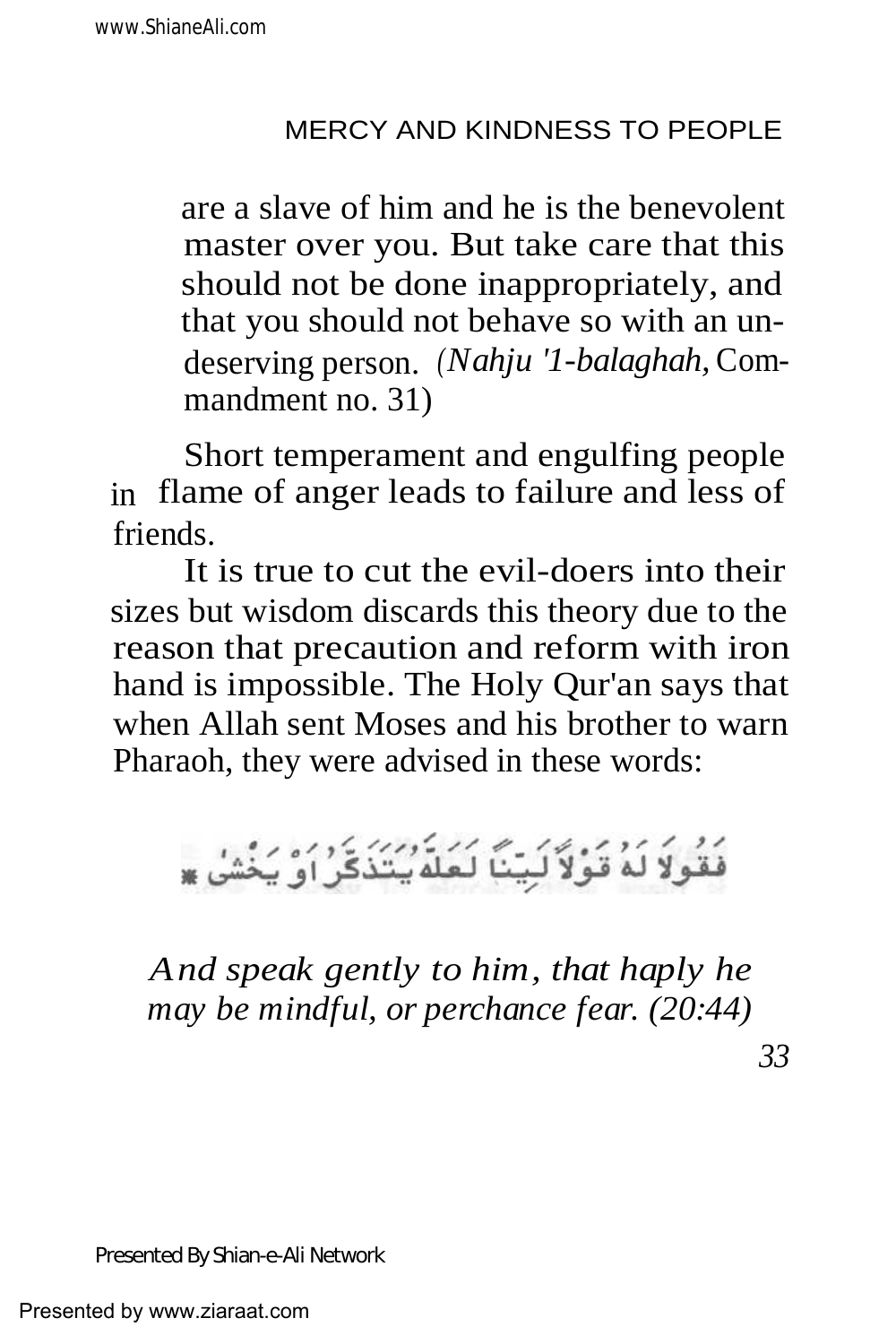Dale Carnage says: "If you burn into anger and use filthy language, it means you have exhausted yourself. Does your opponent anyhow participate in your task? Will your blunt tone and unwanted attitude facilitate his job and make him your partner? "

Woodroe Wilson says: "If you approach me with fist, be sure to be replied in the same coin; but if you come to sit together and dis cuss on even controversial matters, I will sort out the cause of differences and will try to minimize the same immediately. In many cases, the differences were just nominal whereas we agreed on maximum points. Only through rational oixtlook, sincerity and accomodative attitude, we may patch up differences."

Once while the fourth Imam, `Ali ibn al-Husayn (Zaynu 'l-`Abidin - a.s.) was sitting at his place with people of various school of thoughts, a man entered and out of malice abused the Imam, and then went away. A little after, the Imam spoke with the audience. "Did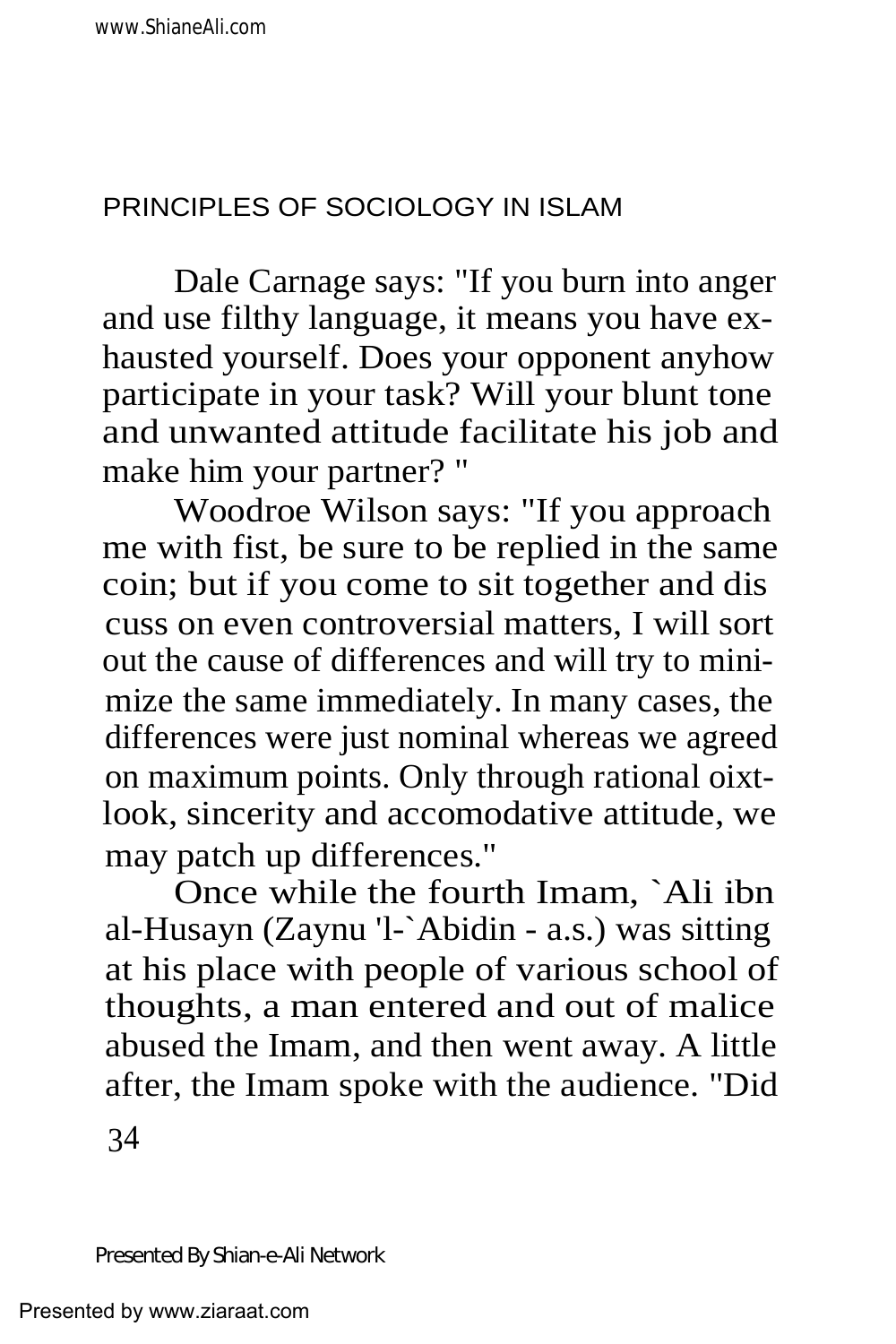you witness how this fellow misbehaved and abused me? Now, I want to go to him with you to answer him." Every one was willing for this job. The associates followed the Imam with the idea that the Imam would certainly put him to task, but were surprised to hear the Imam reciting this Qur'anic verse:



. . . *The men of piety are those who restrain anger and forgive people, for Allah loves those who do good. (3:134)*

They knew that the Imam did not want to take revenge. On reaching his house, they called him. Being sure that the Imam with his party had come for revenge, he came out duly prepared to face the situation. However, unexpectedly, he found the Imam with smiling face. The Imam told him: "Shortly, you came to me and said this and that. Now I have come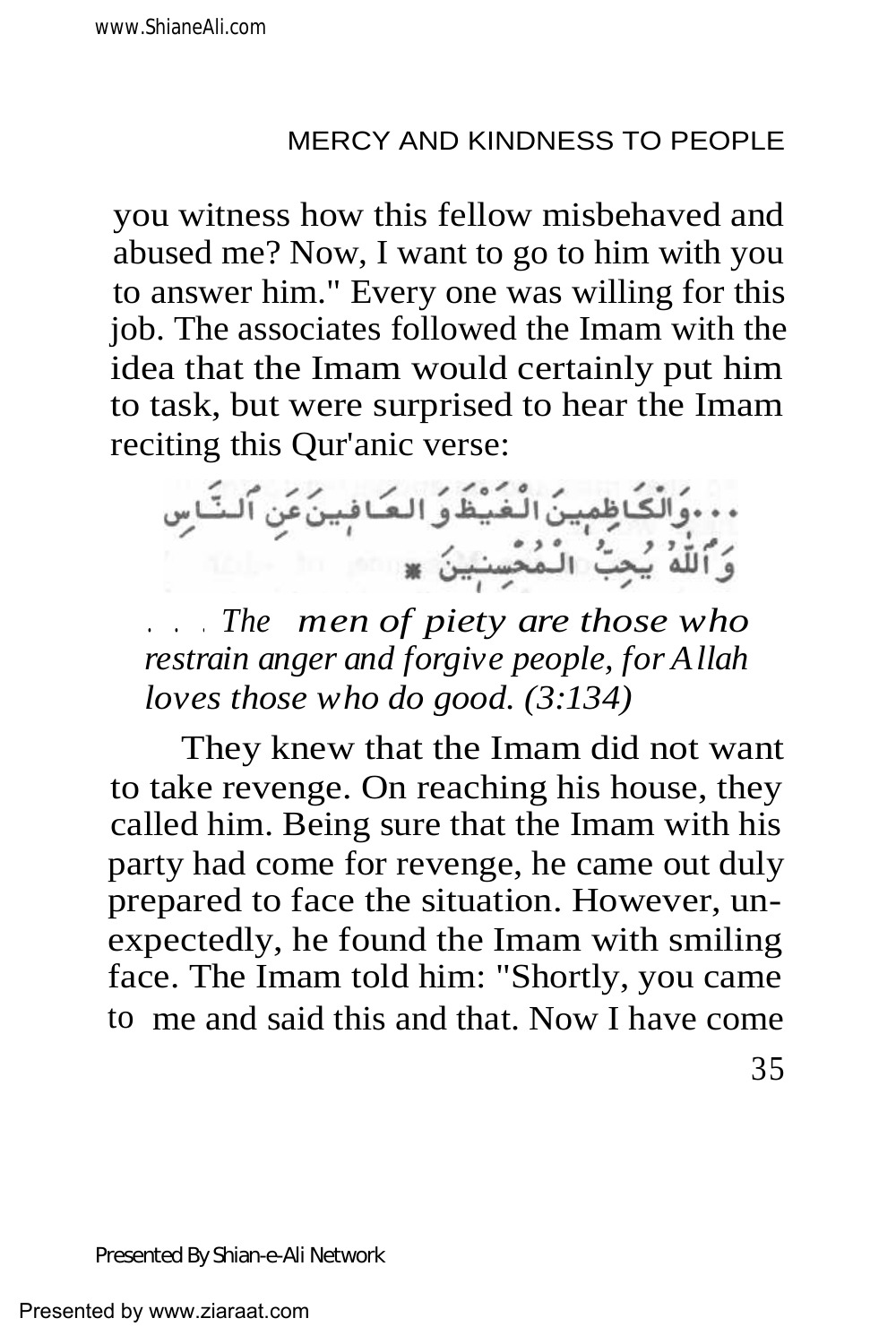just to tell you that if you were right in those words and I really possess the evils pointed out by you, I pray to Allah to forgive me, and to pardon my bad conduct; and if you had told lies and blamed me for things which are not in me, then I pray to Allah to pardon you and forgive your sin." This noble behaviour disarmed that man and he apoligized to the Imam in these words:

"O son of the Messenger of Allah! You do not have any of the evils which I had spoken; instead it is I who deserve all those words." Through this sensible approach, the Imam converted his bitter enemy into his friend and also taught practical lesson of forgiveness to his disciples.

This lesson is a golden addition in the book of society and teachings of Islam and is obligatory on the followers of the Qur'an to adopt this virtue in order to be benefited by its useful fruits.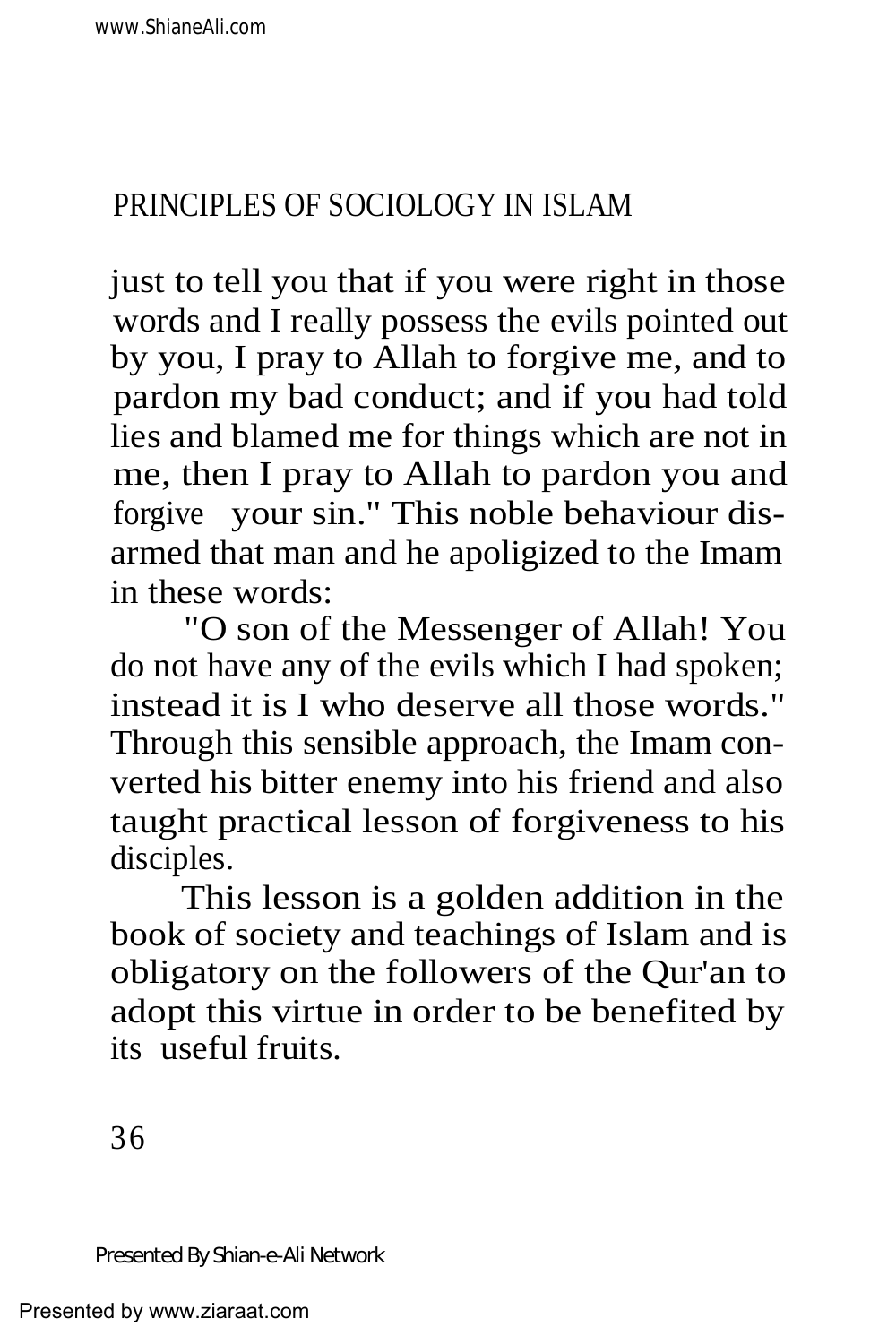# **3. HUMILITY AND POLITENESS**

One of the important principles of sociology bearing useful fruits and creating popularity is humility and politeness.

Politeness not only distinguishes a man but in addition gains popularity for him and makes him beloved in the eyes of people. Arro gance and vanity is the quality which earns disaffection and disregard from others and sows the seeds of enmity in hearts.

While praising the courteous people, the *Holy Qur'an* says*:*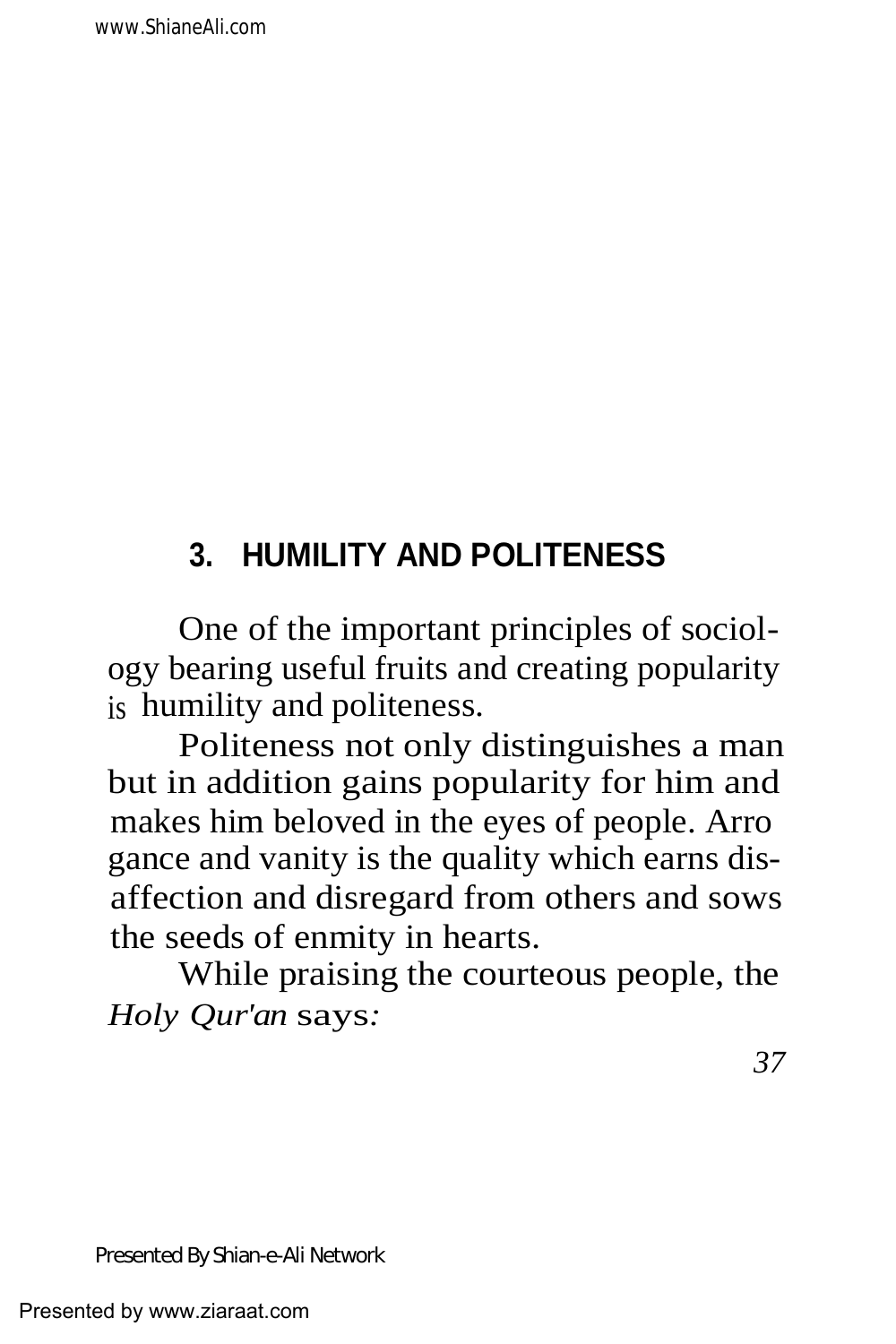### PRINCIPLES OF SOCIOLOGY IN ISLAM

وَعِبَادُ ٱلـرَّحْمٰنِ ٱلنَّذِينَ يَمْشُونَ عَلَى ۚ الْأَرْضِ<br>هَوَّنَـَّاوَ اِذَا خَـَاطَبَـهُمُ الْجَاهِلُونَ قَـالُواسَلاٰمَا ۞

And the servants of (Allah) Most Gracious are those who walk on the earth in humility and when the ignorant address them, they say, "Peace". (25:63)

The lives of the Holy Prophet and his progeny (*Ahlu* 'l-Bayt) were also based on these principles. They mixed and assembled with the poor and suppressed, shared their meals and treated them brotherly. The Holy Prophet himself reprimanded the arrogant people and taught them the lesson of humility and politeness.

One day when the Holy Prophet was sitting in the mosque and his companions were sitting around him, a poor Muslim, wearing old clothes, came in and, according to the Islamic custom (that when someone comes to a gathering, he 38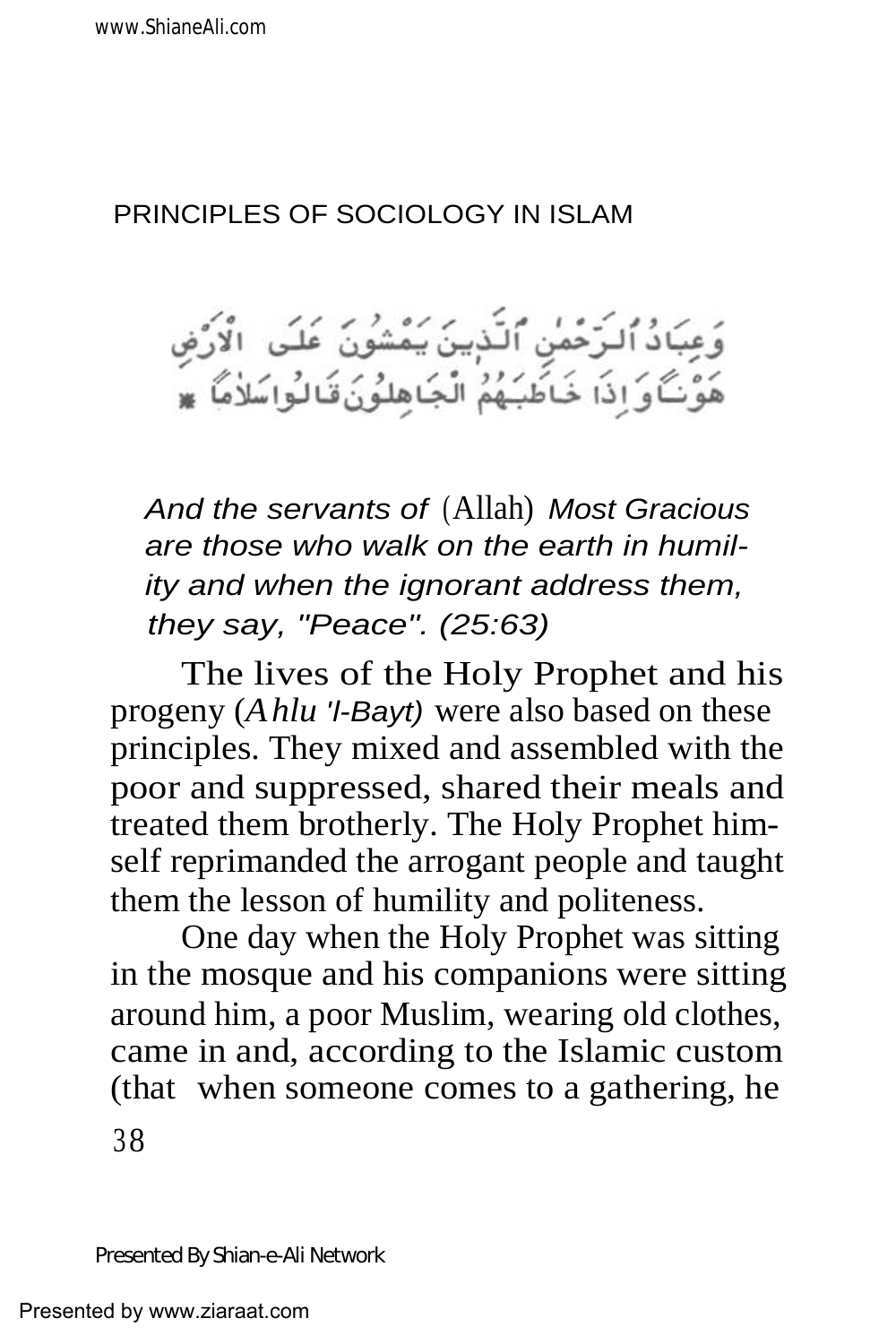should sit wherever there is a vacant place, without any thought that he should be given a special place according to his supposed status) looked around, found a vacant space, went there and took his seat. Prechance, on his side was a rich man. That rich man, apparently did not like a poor man sitting at his side and gathered his robe and pulled himself a little apart from that poor fellow.

The Holy Prophet who was observing his behaviour, asked him:

"Were you afraid that some of his poverty would stick to you?"

"No, O Messenger of Allah! "

"Were you afraid that some of your riches would go over to him?"

"No, O Messenger of Allah! "

"Were you afraid that your clothes would become dirty by his touch?"

"No, O Messenger of Allah! "

"Then why did you gather yourself up and did injustice to him and pulled yourself away? "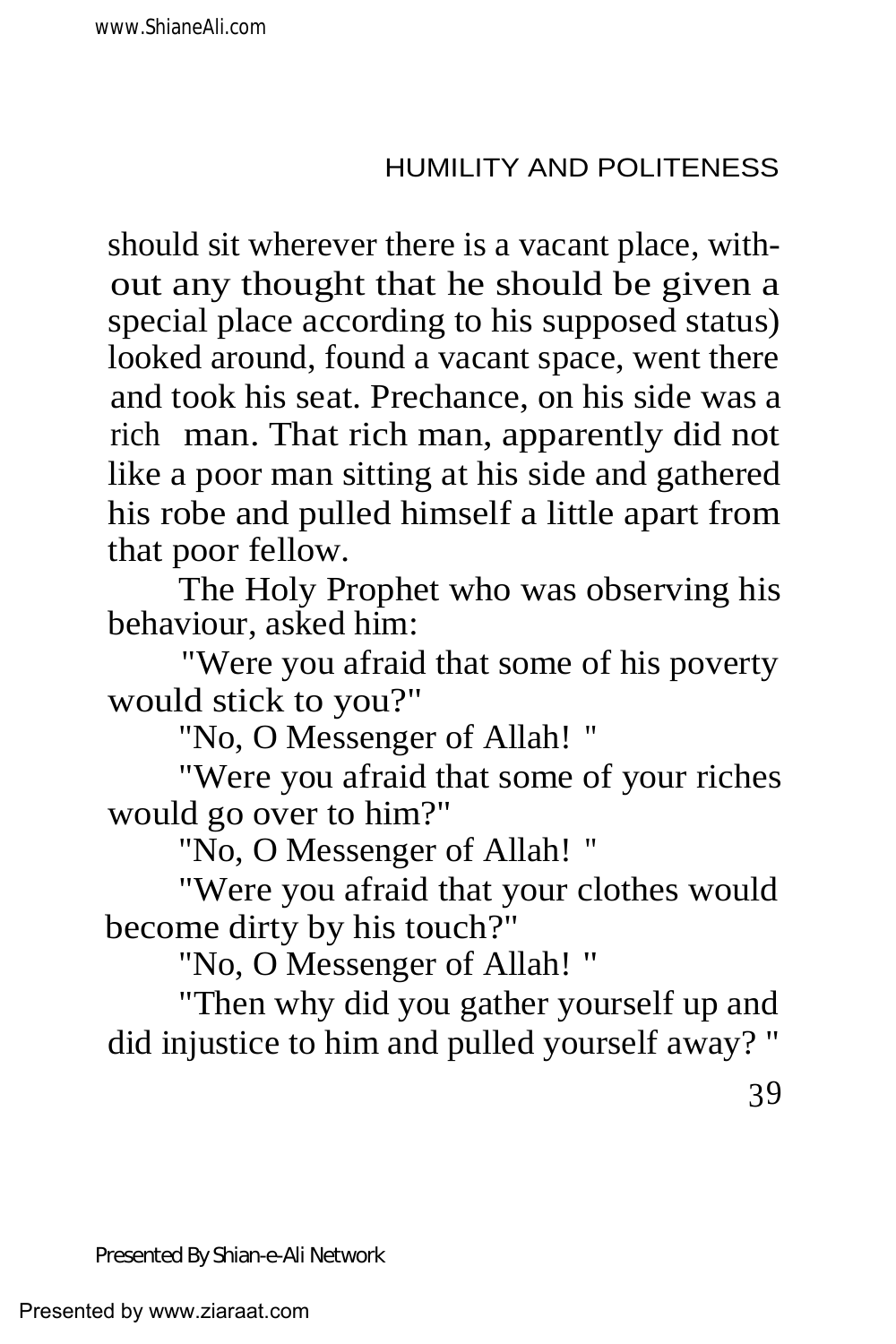"O Messenger of Allah! I confess that I committed a sin, and now to correct this mistake and remove this sin, I am ready to offer half of my wealth to this Muslim brother of mine."

Hearing this, the poor man said: "O Messenger of Allah! I am not ready to accept this offer." The Prophet asked: "Why? " He replied: "I do not want to become proud and selfish, under the influence of wealth, and to behave one day with one of my Muslim brethren as this man has behaved with me." (al- Usul of al-Kaffi )

Plato (Aflatun) says: The best way to gain friendship is humility and politeness. The great thinkers of Islam further elaborate this point.

Arrogance is the enemy of friendship. Anyone having complex in mind and vanity in walk casts' out his well-wishers and minimizes his friends. On the contrary, the benevolent and polite person attracts friends. The selfish cannot gain friends, because people do not tolerate arrogance.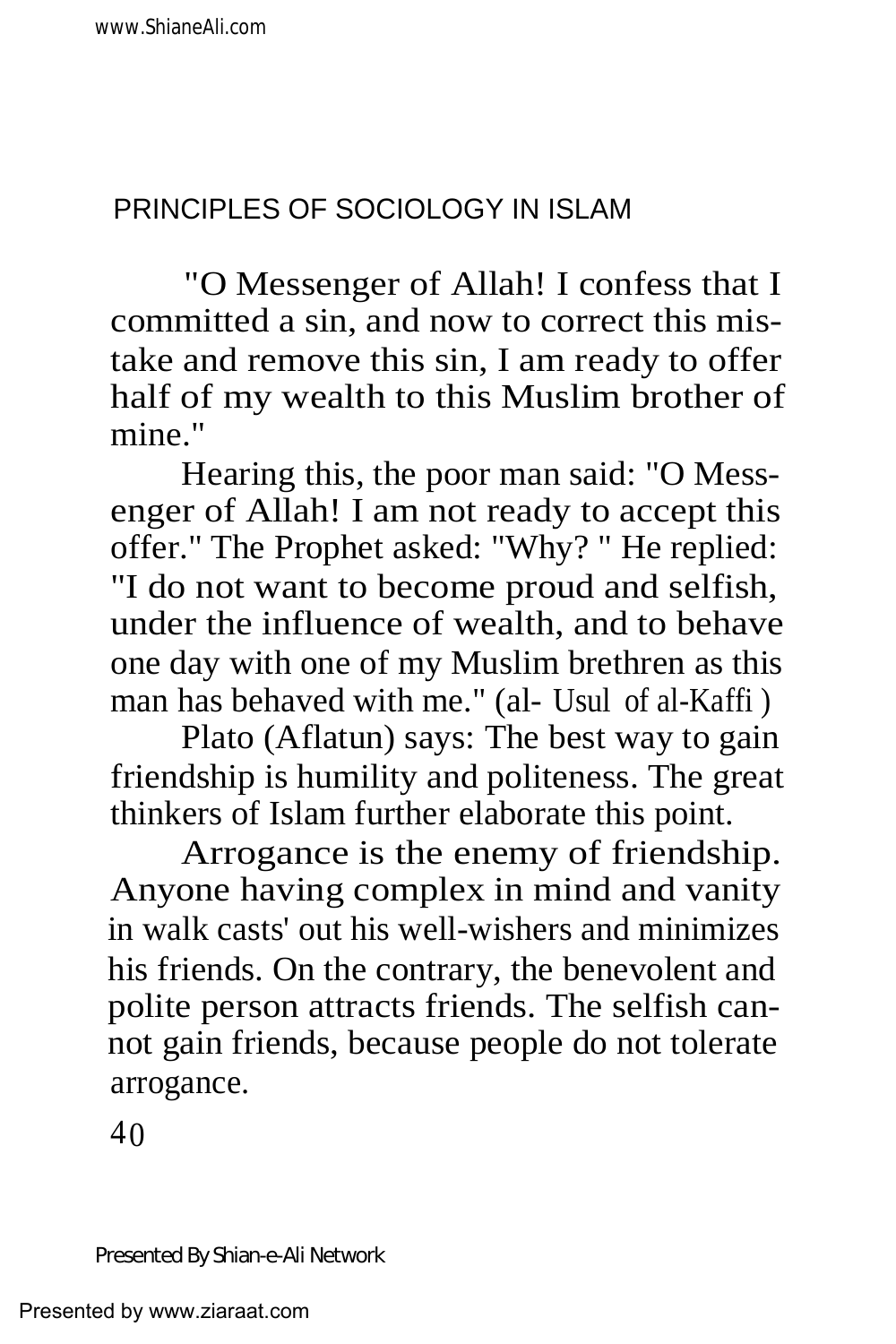Muhaddith-e Qummi says: "Selfishness and egotism of people have some outwardly signs: A proud and self-centred man always thinks that he is great while others are little and despised; does not like to stand on equal level with others; wants to walk ahead of others, to sit in a higher and distinguished place; expects others to salute him; if somebody advises him, he becomes angry; and if he advises others uses harsh language, and if his advice is not accepted becomes furious; if he teaches he insults his pupils, and treats them as his servants." *(Safinatu '1-bihar,* vo1.2, p.459)

Now see, how a man having such behaviour can create friends, or people may learn towards such person. That is why the Qur'an has clearly condemned selfishness and conceit

... اَلَيْسَ فِي جَهَنَّمَ مَثْوَى لِلْمُتَكَبِّرِينَ \*

. . . *Is there not in Hell an abode for the haughty? (39:60)*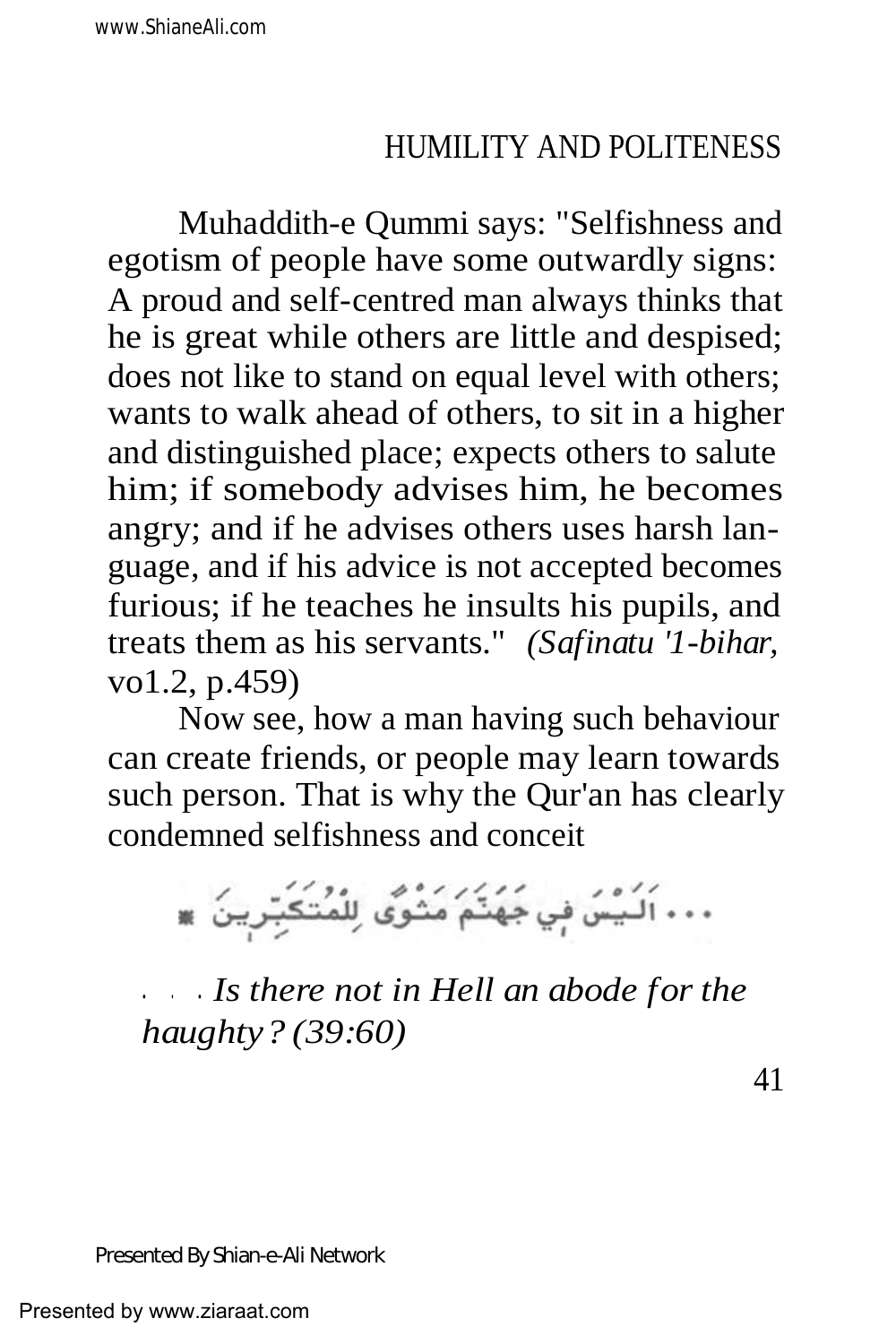### PRINCIPLES OF SOCIOLOGY IN ISLAM

Similar views have also been expressed by the sixth Imam, Ja'far as-Sadiq (a.s. )

There is an abode of excessive torture in Hell reserved for the arrogant people.

The Holy Qur'an narrates the useful teachings of Lugman to his son in which he inter alia, says:



And swell not thy cheek (for pride) at men, nor walk in insolence *through* the earth, for Allah loves not any arrogant boaster. (31:18)

The sixth Imam explains that pride is based on inferiority complex. He says:

> مًا مِنْ أُحَدٍ يَتِيهُ إِلاَّ مِنْ ذِلَّةٍ يَجِدُهَٰا فِي نَفْسِهِ No one shows haughtiness and pride but because of some inferiority which he feels in himself. ( Usul of al -Kaffi , vol. 3 )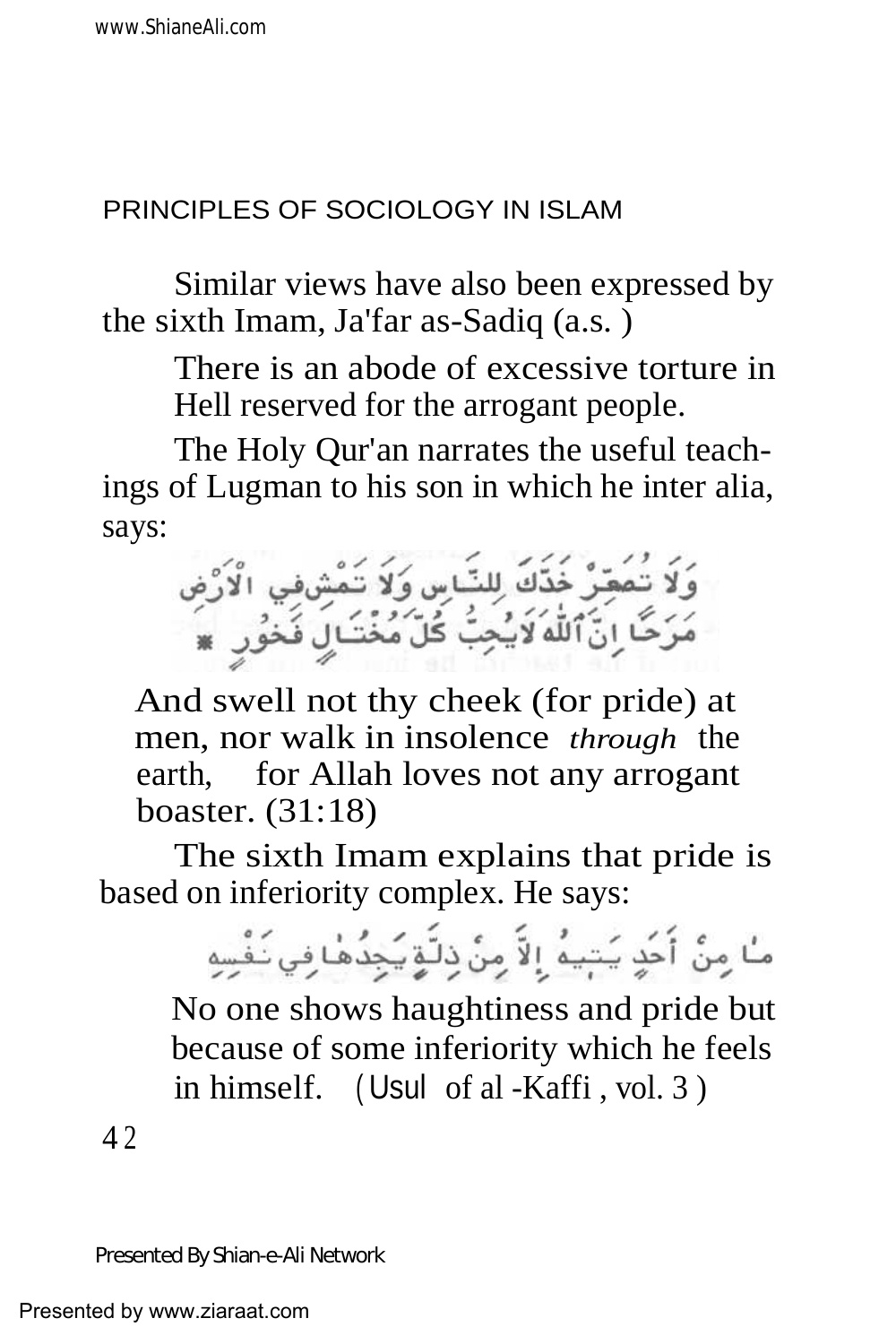After thorough studies on this subject of arrogance, the authorities have endorsed the above ideas and further explained:

The sense of superiority in one person or a nation amounts to segregation and hatred of other. Enmity, controversy and present disputes are all the products of this theory of hatred.

This way of thinking is actually the result of the false prestige and feeling between himself and the others.

In light of the above facts, humility and politeness are one of the fundamental principles of sociology and as already told, in Islamic teachings it has been emphasized for the people to avoid conceit and complex and win the favour of people and pleasure of Allah through politeness.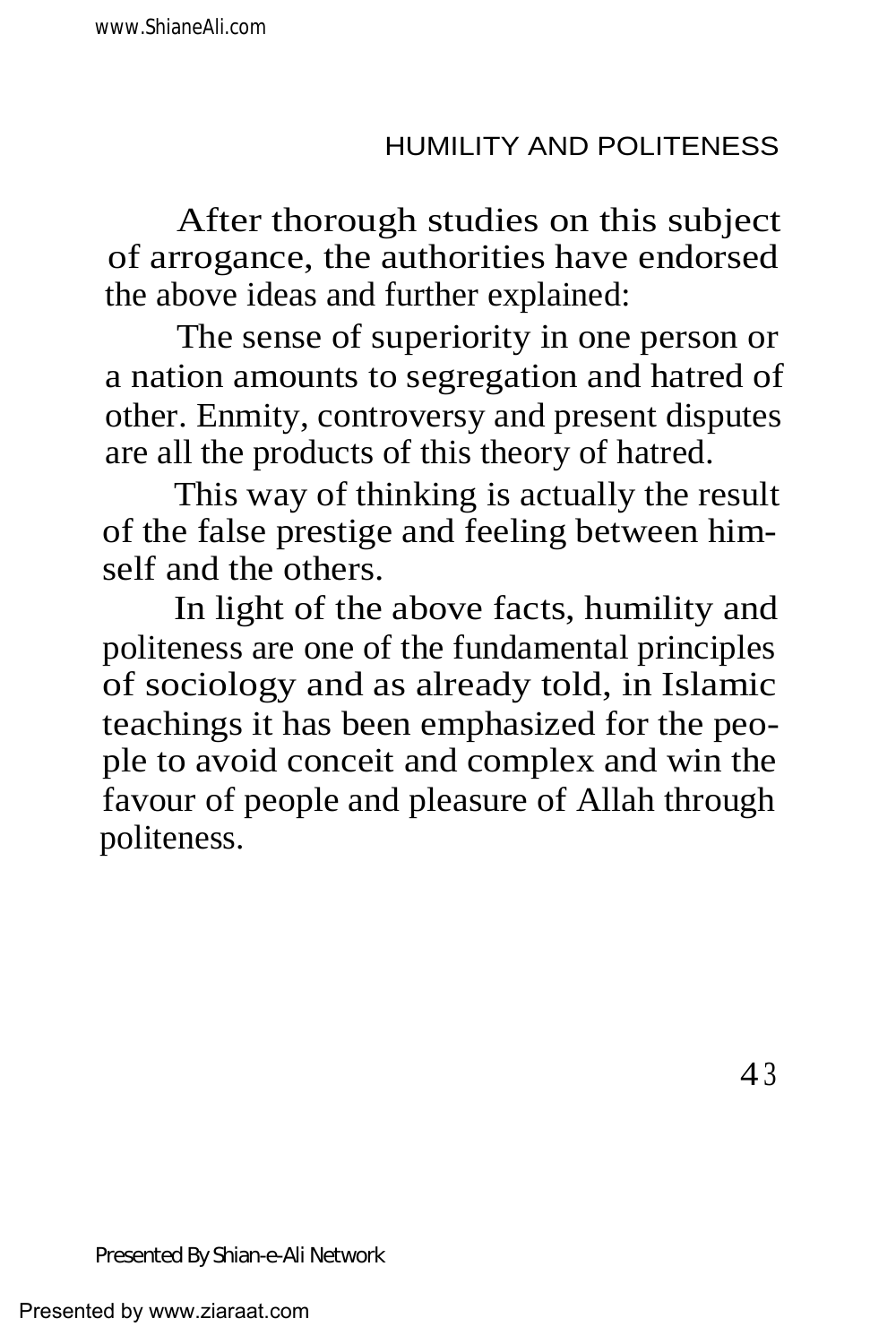# 4. FULFILMENT OF PROMISE

As a natural instinct, man feels committed to discharge his obligations towards others and fulfilment of promise.

It is therefore obligatory on the followers of every school of thought to fulfil their commitments and condemn non-fulfilment of promise and breach to trust.

Man is bound to discharge obligations in social life because reliability makes man dependable. In other words, it is one of the noble deeds to honour commitments in every walk of life.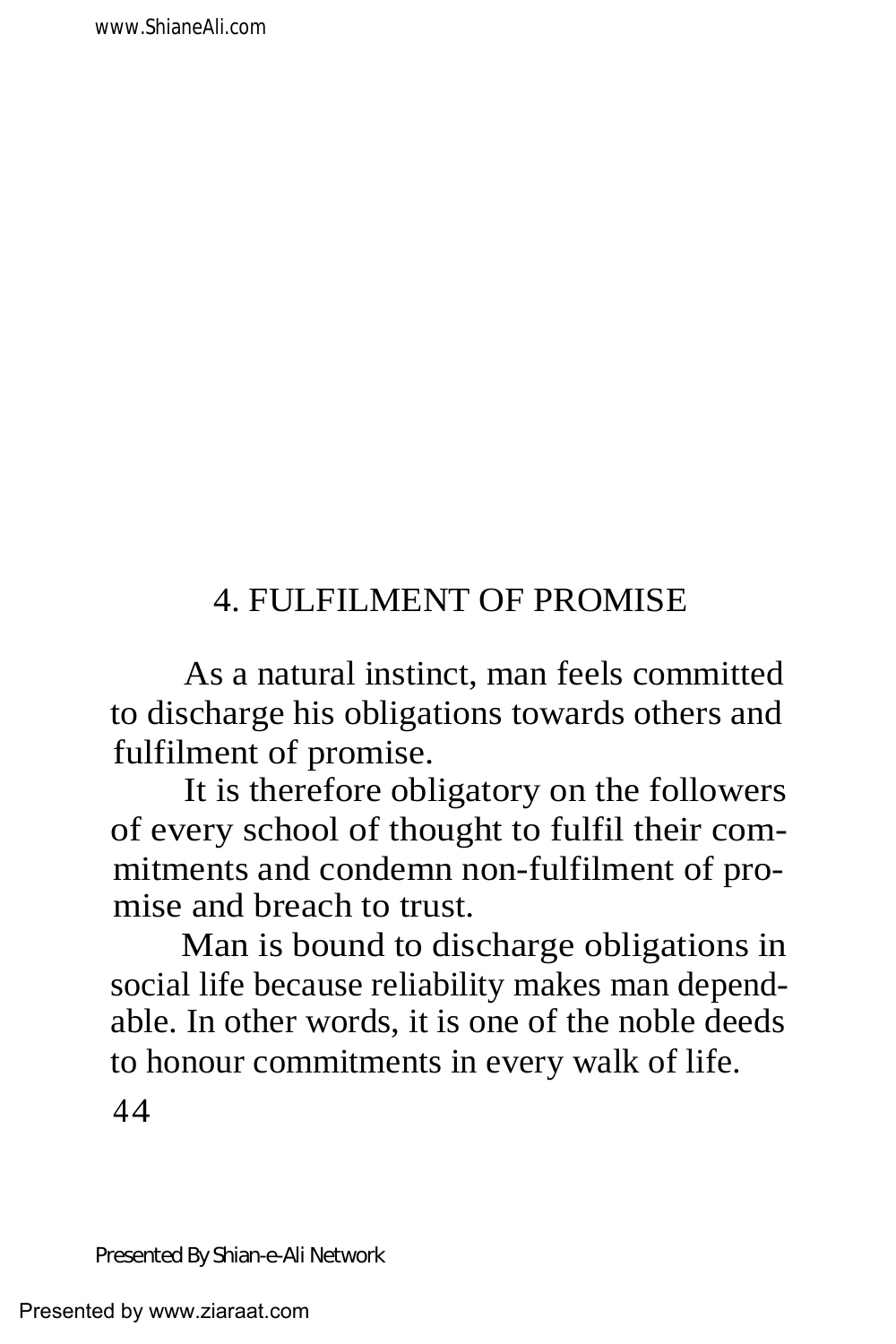Any commitment between two parties must be honoured, no matter the contract is small and free of legal bindings.

The Qur'an regards fulfilment of promise as a part of belief and one of the qualities of the believers

قَدْ اَفْلَحَ الْمُؤْمِنُونَ ۞ أَلَذْبِينَ هُمْ فِي صَلاْ تِـهِمْ خَاشِعُونَ ۞ وَٱلذَّبِينَ هُمْ عَنِ ٱللَّغْوِ مُعْرِضُونَ . . . وَٱلَّذِينَ هُمْ لِاَمَـانَـاتِـهِمْ وَعَهْدِهِمْ رَاعُونَ ۞

*The believers are successful, those who humble themselves in their prayers, who refrain from vain talk . . . those who faithfully observe their trusts and their covenants. (23:1-8)*

Another Qur'anic verse says

... وَالْمُوفُونَ بِعَهْدِهِمْ إِذَا عَاهَدُوا ...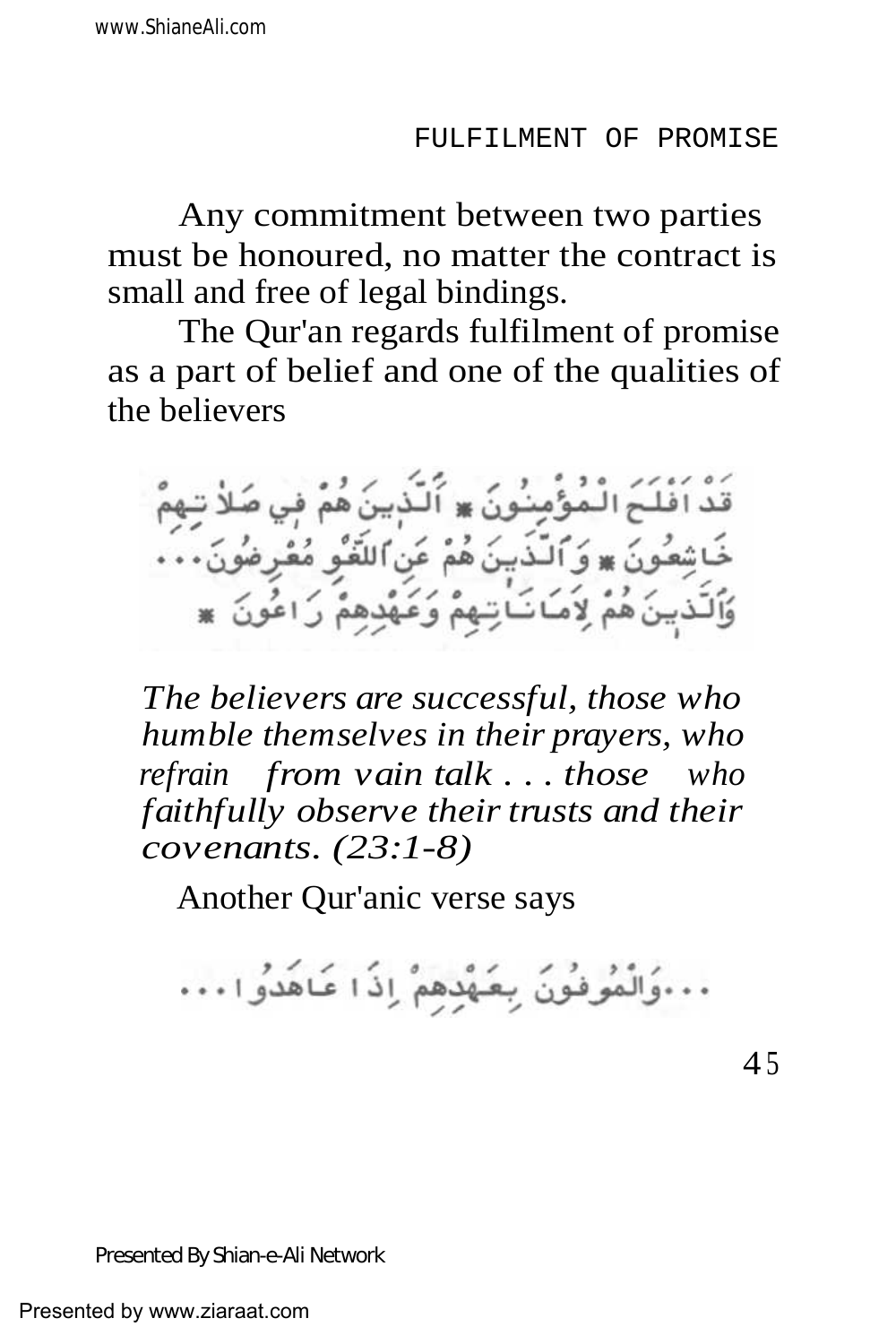### PRINCIPLES OF SOCIOLOGY IN ISLAM

. . . ( Righteous are) *those who fulfil the contracts which they have made . . . (2:177)*

The Holy Prophet in one of his talks said:

ره ۱۶۶۶ لیگ می کرد و ده وه ۱۶۶۶ در دره<br>من عامل النّاس فلم یظلِمهم وحدّثهم فلم گزینهم و وعدهم فلم پخلیفهم فه و مقـن<br>یکزینهم و وعدهم فلـم پخلیفهم فـهـکو مقـن دوره دو روور زره این دوربر بره ورود.<br>کملت مروی وظهرت عدّ الـته ووجبت اخوّته

One who dealt with people and did not do injustice to them; and talked with them and did not tell lies to them; and made a covenant with. them and did not break it, such a person is a perfect gentleman; and his probity is known (and accepted) and his brotherhood is worth seeking. *( Biharu '1-anwar, vol. 75 )*

And the fifth Imam, Muhammad al-Baqir (a.s.) said:

4 6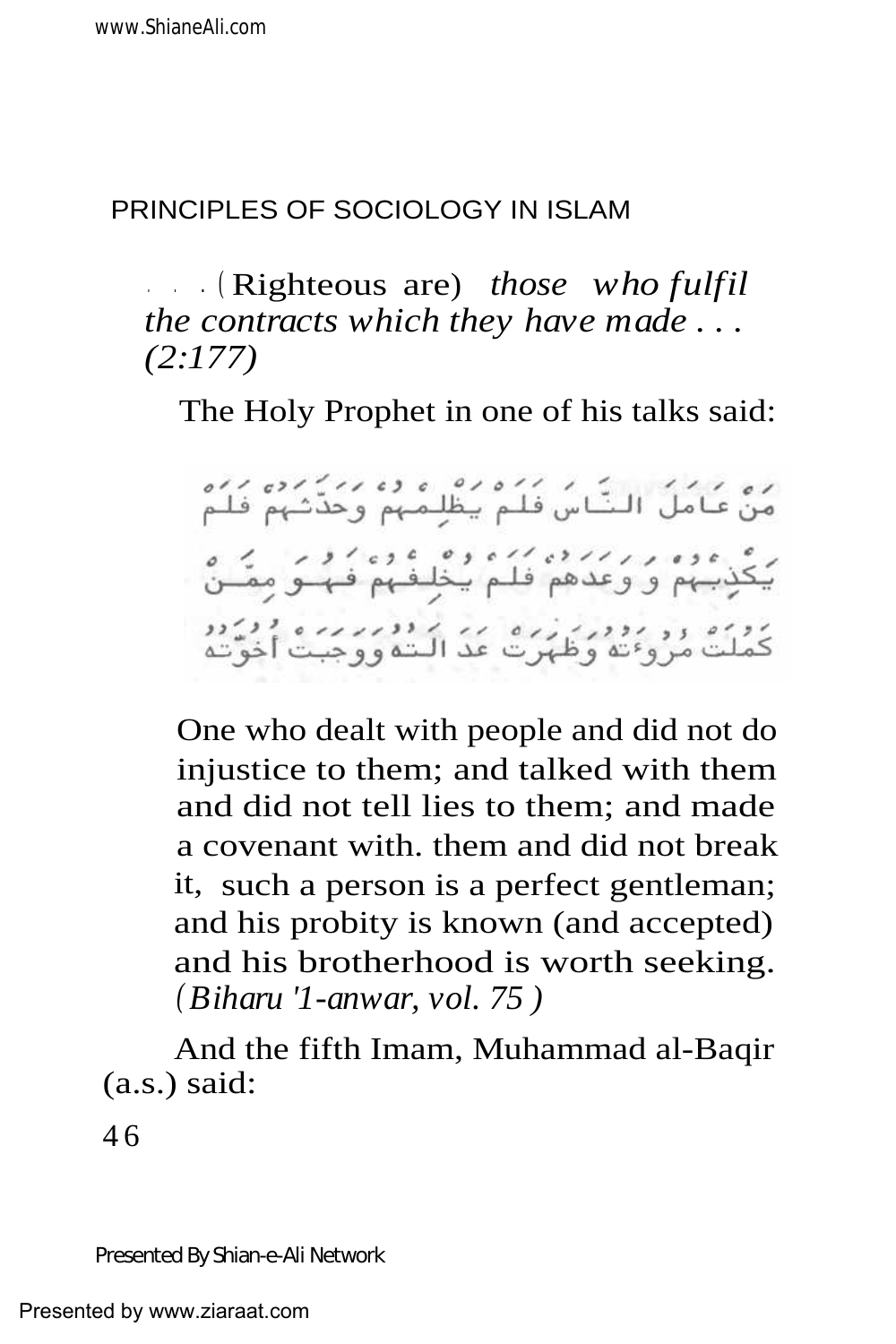#### FULFILMENT OF PROMISE

ثَلَاثٌ لَمْ يَجْعَلِ ٱللَّهُ عَزَّوَجَلَّ لِإِخَدٍ فِي أَدَاءُ الْاَمَانَةِ إِلَى الْبَرِّ وَ الْفُ بِالْعَبَّدِ لِلَّبَرِّ وَالَّفْاجِرِ وَبَرُّ الْوَالِدَّ: ر.<br>اَوْ فَاجِرِيْنِ .

There are three things in which Allah has not given any option to anyone (i.e., they are compulsory; nobody can avoid them) (a) Returning back the trust, whether the principle be pious or debauchee; (b) fulfilling the promise, whether it was made to a good man or evil; and (c) being good to the parents, whether the parents be pious or not. (al-Usul of al-Kafi`, vol. 2 )

Fulfilment of promise creates reliability and helps organizing different facets of life. Indifference and breach of trust leads to disorganization and even obstruction in functions.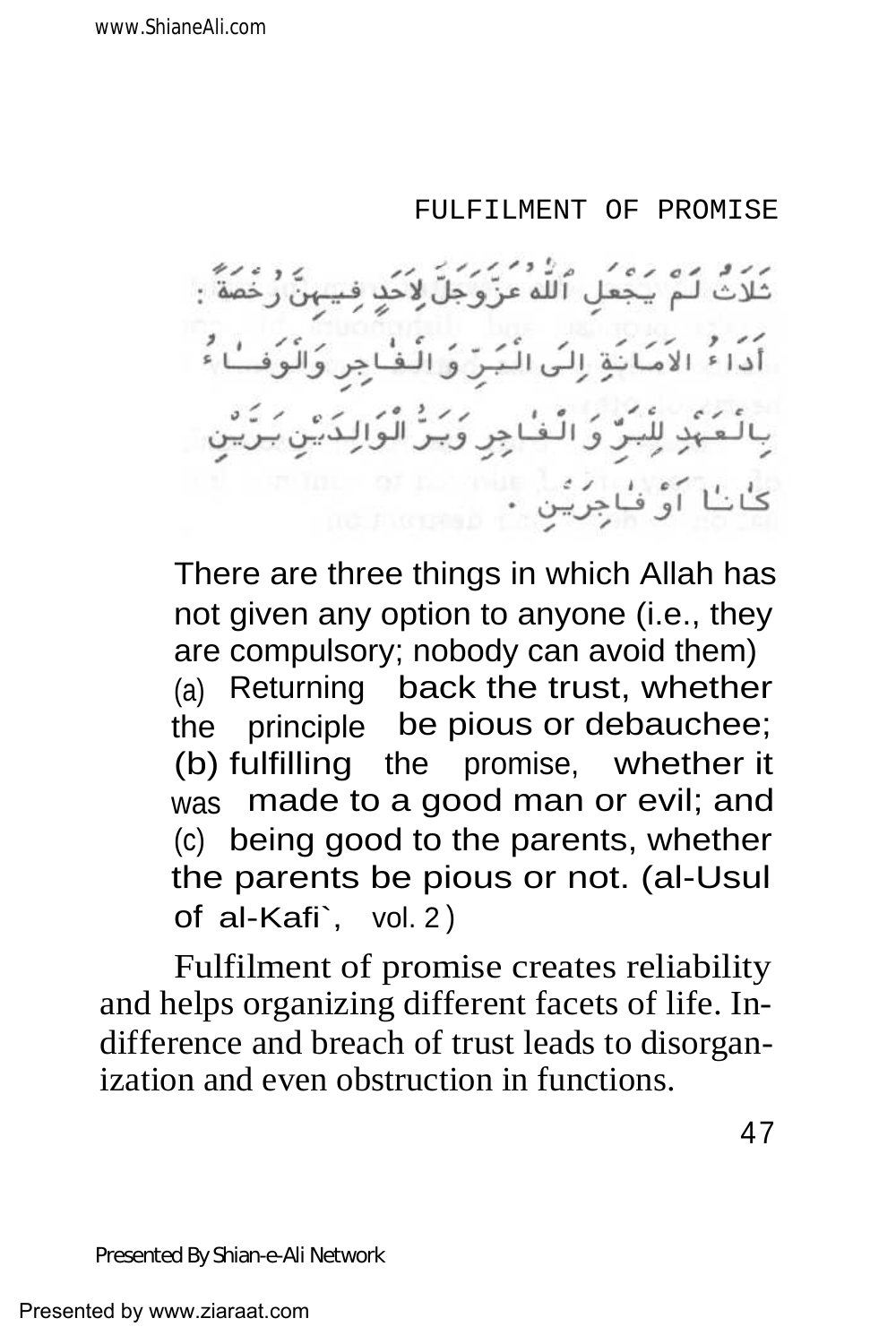Anyone who deviates from the right path, breaks promise and dishonours his commitments, only creates hatred and enmity in the hearts of others.

Breach of trust results in disorganization of society and if allowed to continue leads the nation to doom and destruction.

Unfortunate are the persons who not only dishonour their obligations but adopt the habit of breach of trust and cheating as an inherent art of life. Although their actions are violation of all the moral and ethical codes and injurious to the society.

This was a very short description of Islamic teachings on social life of the Muslims. Without any doubt, each of the above codes has irresist ible influence on creating and maintaining true friendship.

Now,, we propose to remind the readers about the social manners of the Holy Prophet of Islam, so that we, Muslims may try to follow his footsteps.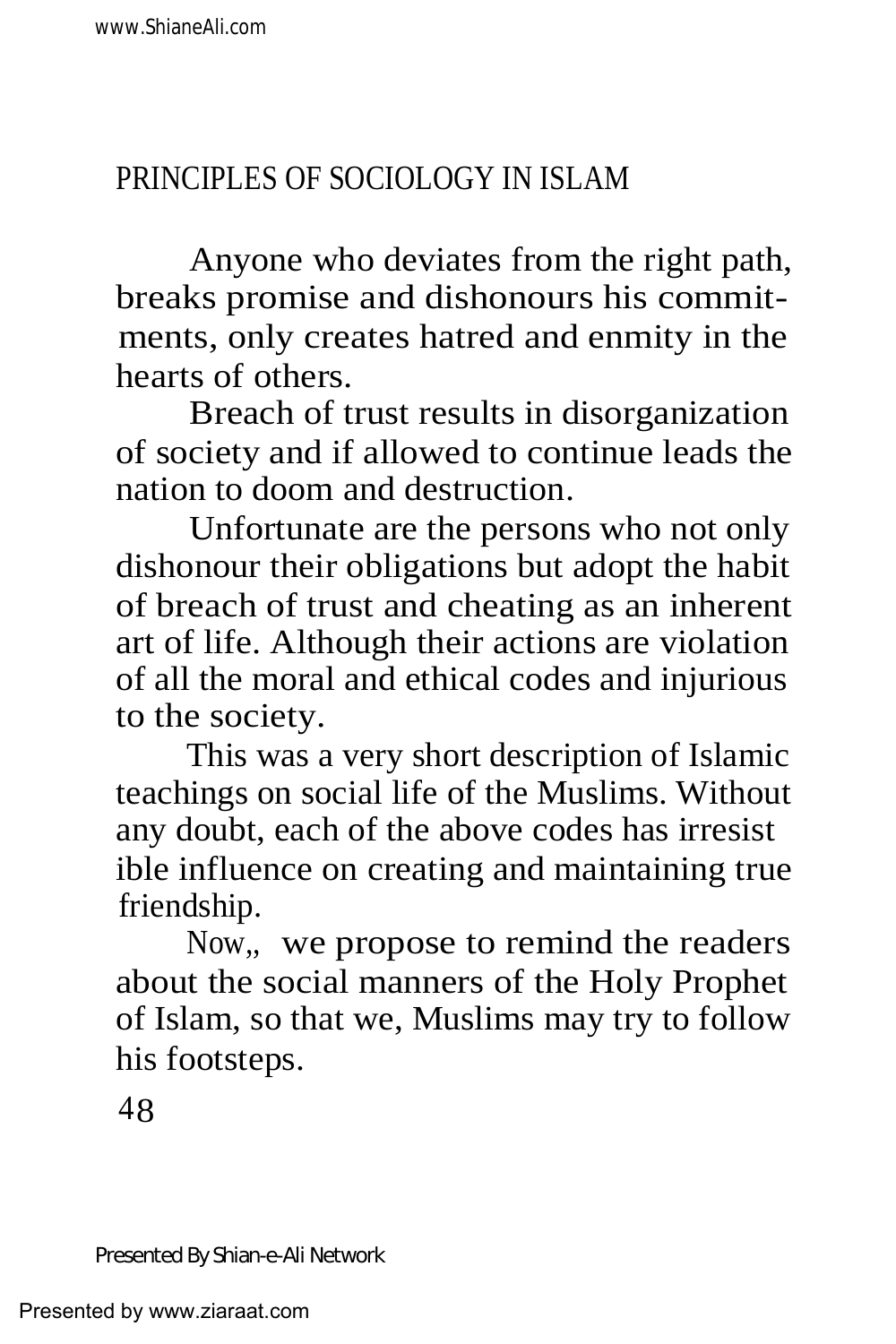The Prophet of Islam used to accept invitation of every person, whether he be a free man or slave, rich or poor.

If a man came to him with a request, he at once got up to fulfil his need.

He always accepted the excuses (and forgave the offenders), did not take revenge; instead overlooked the mistakes of others.

Wherever he came face to face with anyone, it was the Prophet who saluted first. He was always patient in face of the enmities of the enemies. He used to sit on earth, without any shade of pride. If necessary, he himself mended his shoes and clothes. Never showed haughtiness before anyone; used to visit the sick; even if they stayed far; ate with the poor and beggars on one table and used to look after them.

Never liked any distinguished cloth or food for himself; used to shake hands with Muslims and gently pressed their hands because of his love for them.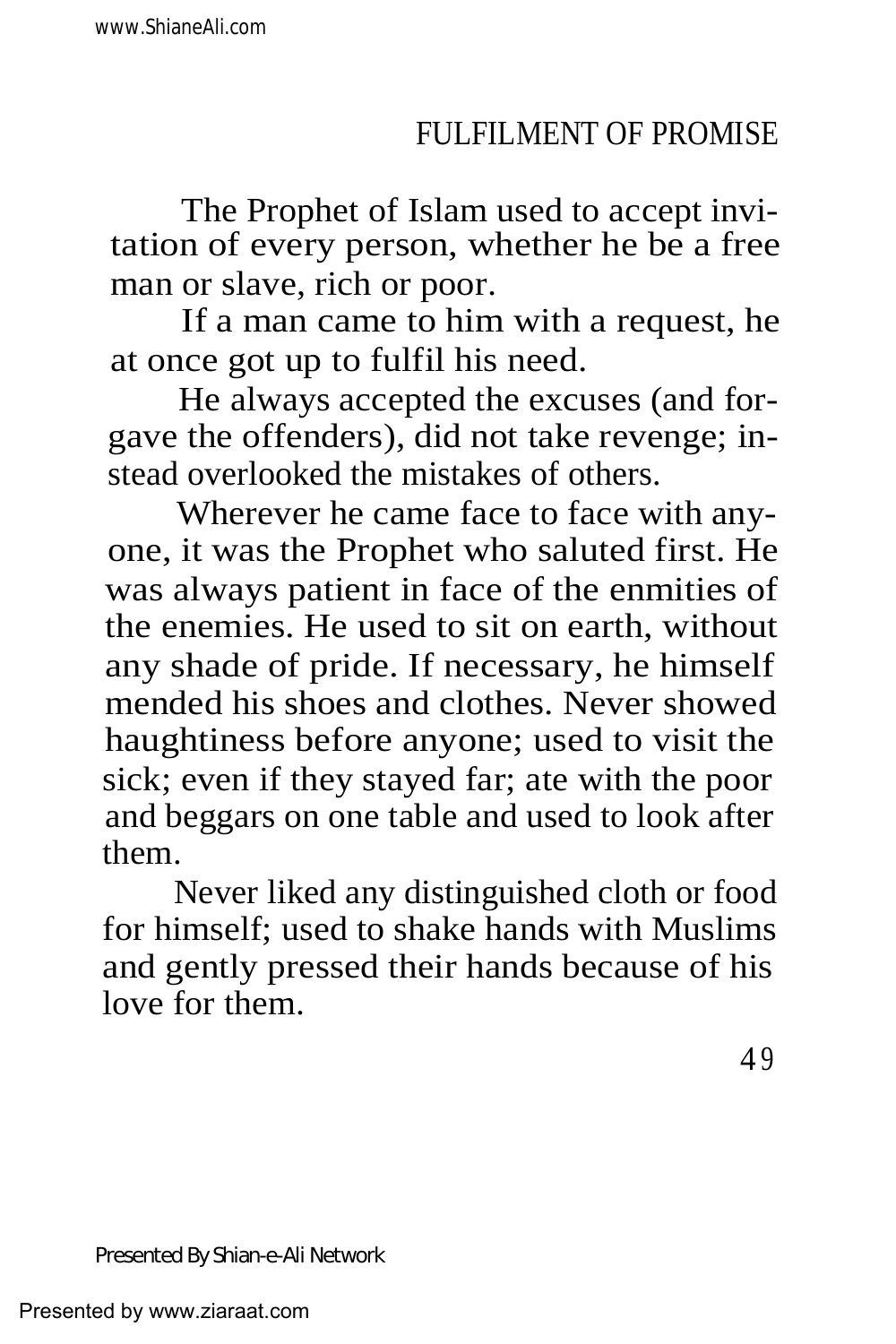# PRINCIPLES OF SOCIOLOGY IN ISLAM

The most liked, in his sight, was the person who was. most helpful to his fellows. His gatherings portrayed forbearance, modesty, patience and trust. He respected the old and was considerate to the young. He was always cheerful and of courteous manner. He was not harsh; did not hate anyone; never shouted, nor uttered harsh and unreasonable words even for unbelievers and idol-worshippers; was never after the shame of the people; never cut the talk of anyone.

He asked about his acquaintances if they were absent. He never stretched his legs before any person; was very generous to all human beings; loved his relatives and used to look after them.

He was very strict in fulfilling his promises and covenants. If someone talked to him, he listened attentively and while listening he always turned towards the speaker with his whole body.

5 0